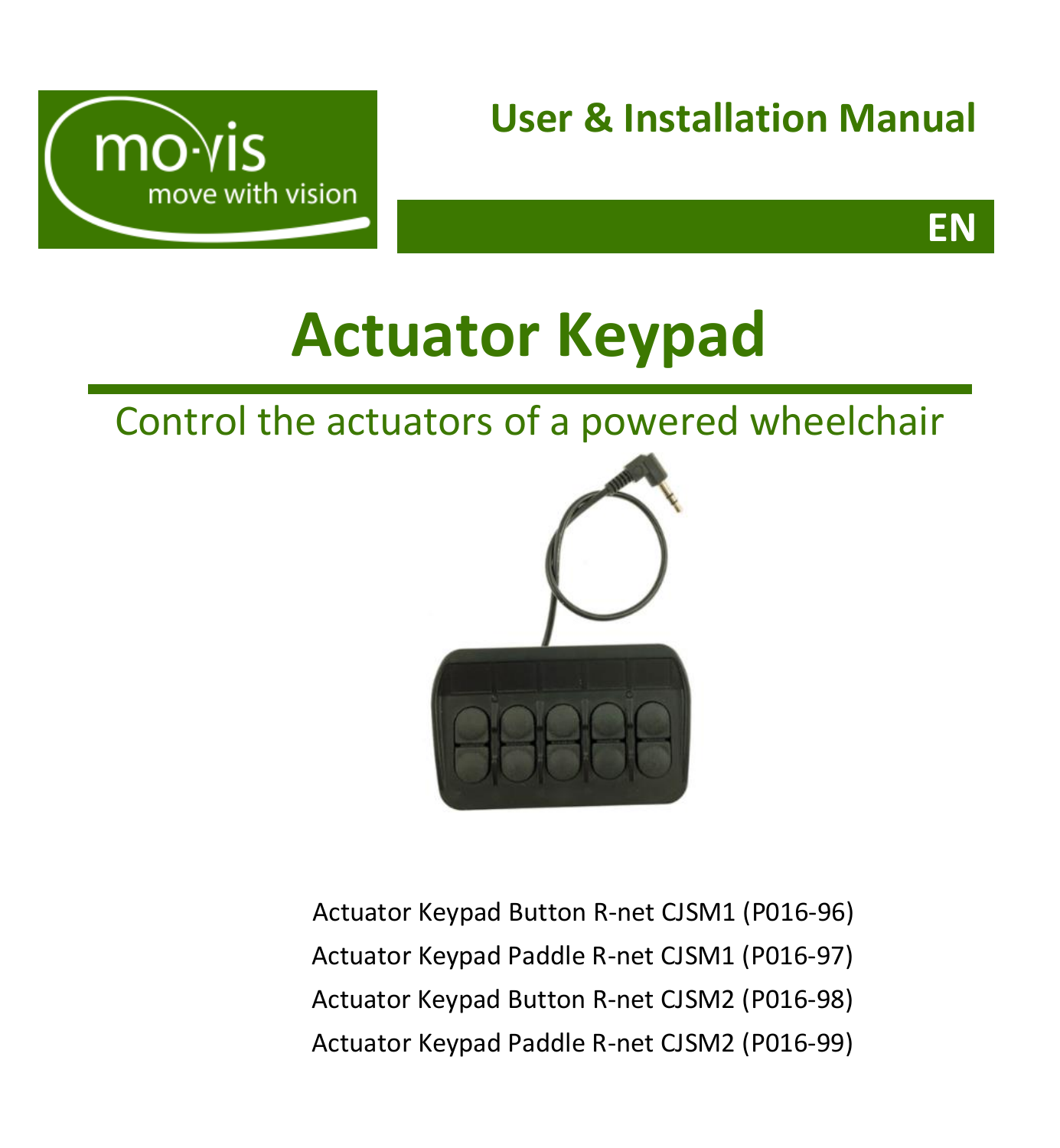# Contact & Product

## <span id="page-1-1"></span><span id="page-1-0"></span>mo-Vis bvba



Biebuyckstraat 15 D 9850 Deinze - Belgium Website: [www.mo-vis.com](http://www.mo-vis.com/) E-mail[: contact@mo-vis.com](mailto:contact@mo-vis.com) Telephone: +32 9 335 28 60



# <span id="page-1-2"></span>Actuator Keypad User & Installation manual

Produced and published by mo-Vis bvba, Belgium

Edition 2, September 2019

Manual item: D-P016-96-70-01

**Download the latest version of this manual from: http://www.movis.com/en/support/downloads**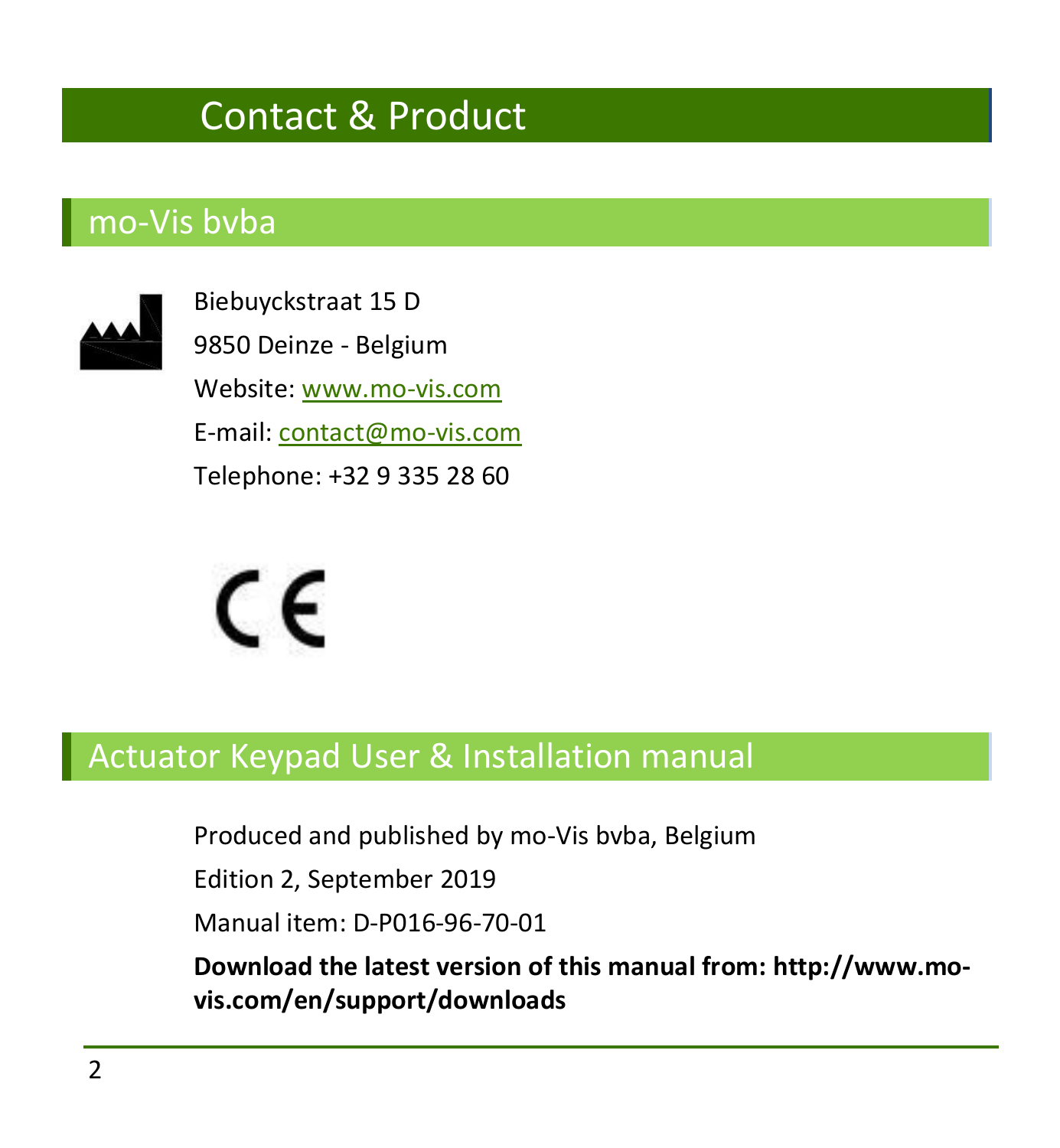# <span id="page-2-0"></span>Contents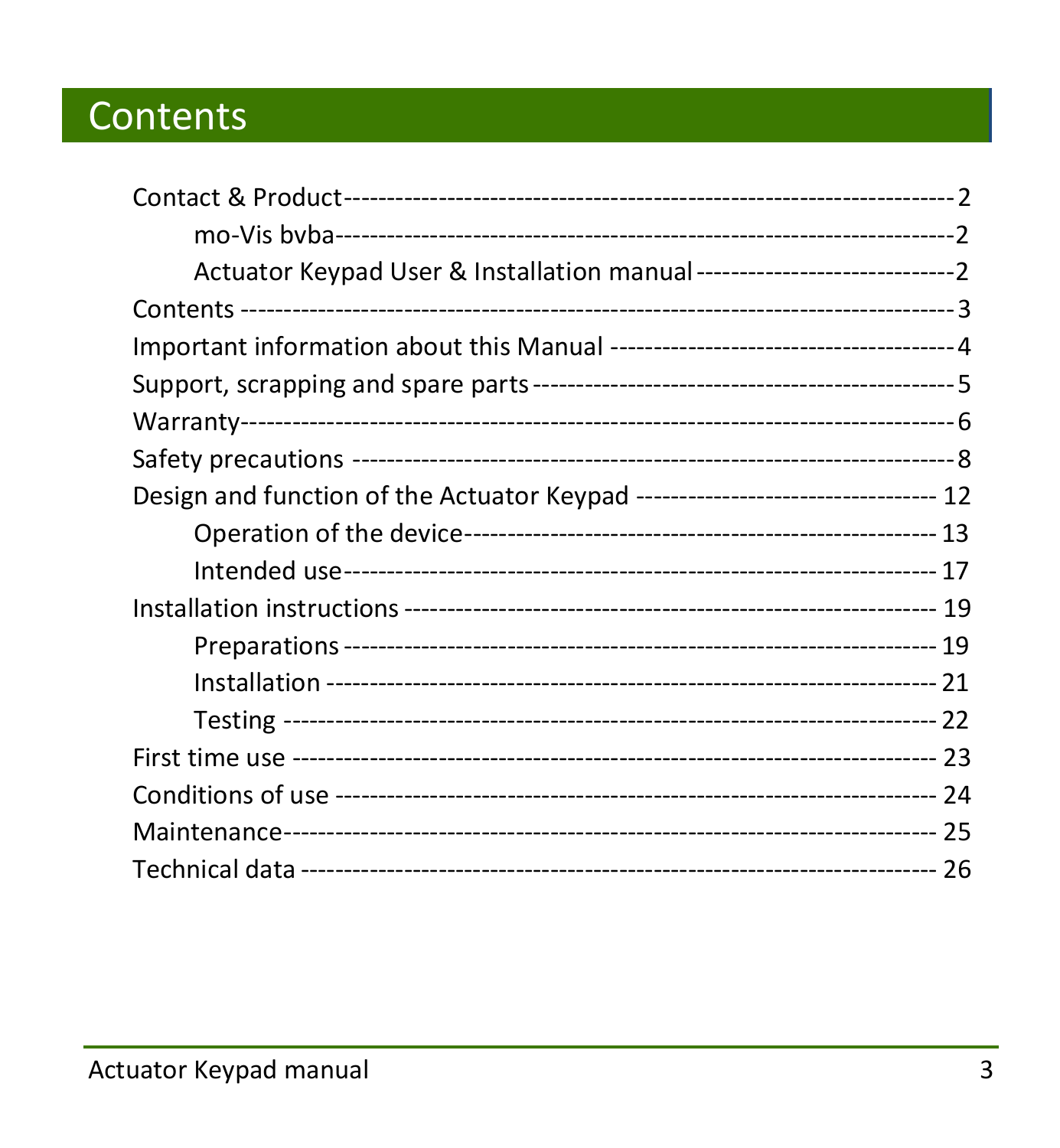# <span id="page-3-0"></span>Important information about this Manual

Congratulations for choosing a mo-Vis product! If you would like to learn more about mo-Vis and its products, we invite you to visit our website: [www.mo-vis.com.](http://www.mo-vis.com/)

Before you install or start using this product, it is important that you read and understand the content of these installation and operating instructions, the safety instructions in particular. The installation instructions will guide you as an installer through the options and possibilities with the mo-Vis product.

The operating instructions are primarily intended to acquaint you with the functions and characteristics of the mo-Vis product and how you can use it in the best manner possible. They also contain important safety and maintenance information, as well as describe possible problems that can arise during use.

Always keep the operating instructions handy in connection with your wheelchair, since the need for important information can arise concerning its use, safety and maintenance.

All information, pictures, illustrations and specifications are based on the product information that was available at the time of printing. Pictures and illustrations shown in these instructions are representative examples and are not intended to be exact depictions of the various parts of the product.

We reserve the right to make changes to the product without prior notice.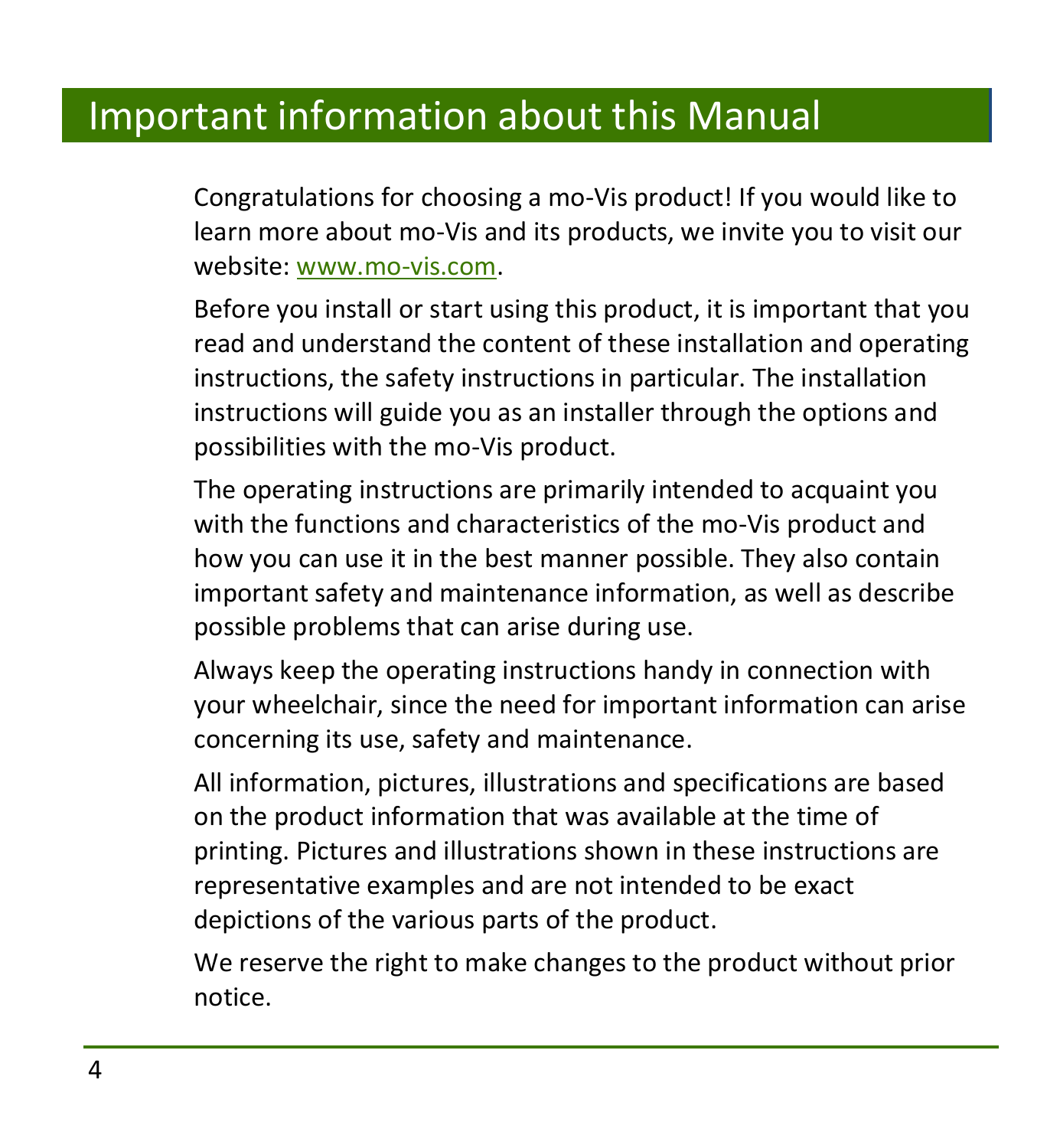## *Ordering documentation*

You can download additional copies of this User & Installation manual on the mo-Vis website: [www.mo-vis.com.](http://www.mo-vis.com/)

# <span id="page-4-0"></span>Support, scrapping and spare parts

# *Technical support*

In case of technical problems, we advise you to contact your dealer.

If the dealer is not available, or unknown, please contact mo-Vis bvba by email [support@mo-vis.com](mailto:support@mo-vis.com) or by phone +32 9 335 28 60.

Always state the device serial number when contacting mo-Vis. This ensures you are provided with the correct information.

# *Spare parts and accessories*

Spare parts and accessories must be ordered by the dealer at mo-Vis bvba.

# *Scrapping & recycling*

For scrapping, adhere to your local waste legislation.

Dispose of obsolete electronic parts responsibly in accordance with local recycling regulations.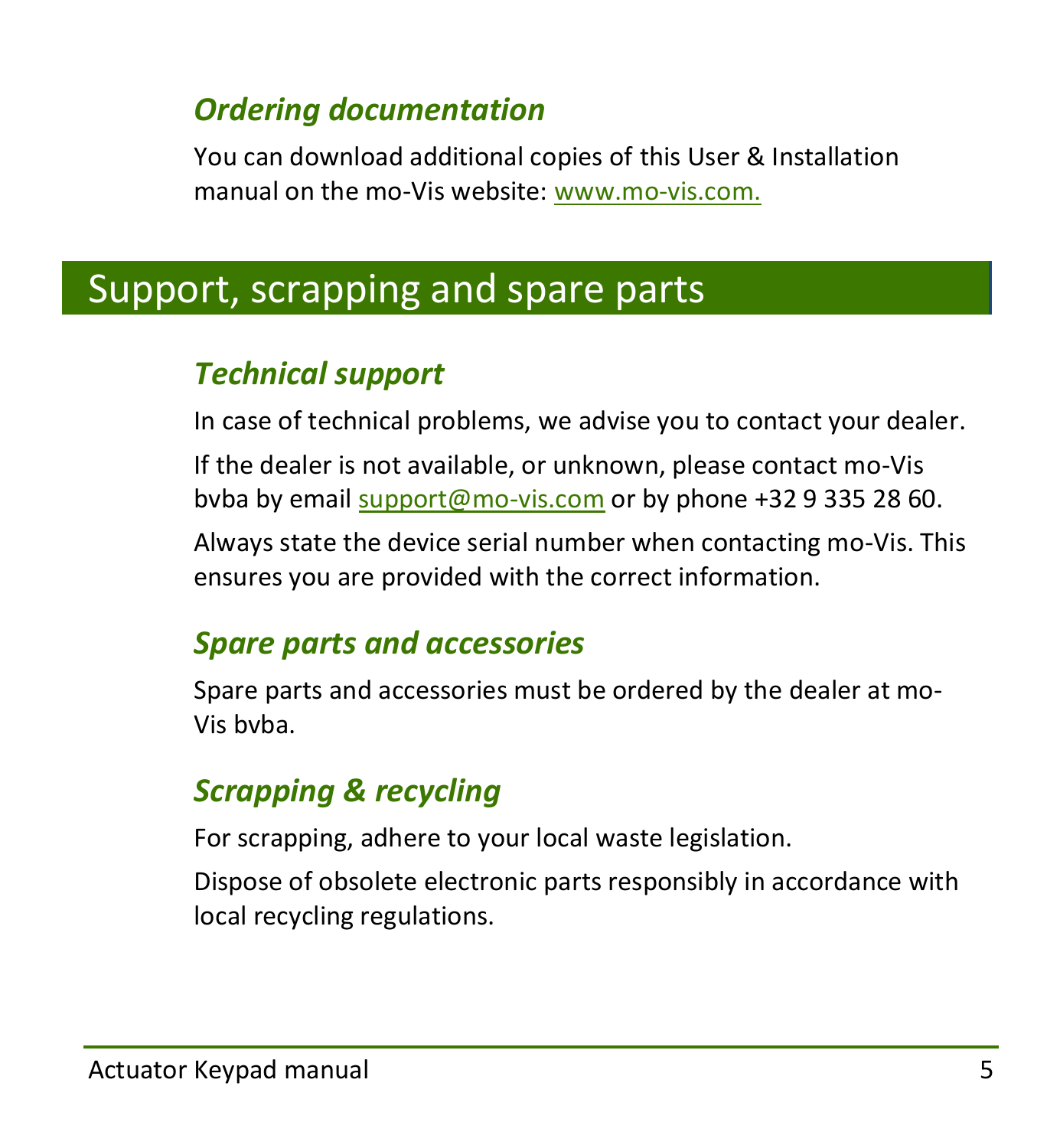# <span id="page-5-0"></span>**Warranty**

mo-Vis bvba warrants the Actuator Keypad to be free from defects in material and workmanship for a period of 2 years under proper use, care & service. All warranties only cover parts and do not extend beyond the initial purchaser from an authorised mo-Vis dealer.

# *Start of the warranty period*

Each warranty shall begin on the date the product is first delivered to the customer.

# *Repair and replacement*

For warranty service, we advise you to contact the dealer from whom the product was purchased. In the event of a defect in material or workmanship, the dealer must obtain a return authorisation (RMA) number from mo-Vis and the product must be shipped to a service centre designated by mo-Vis. mo-Vis will repair or, at mo-Vis' option, replace any product covered by the warranty.

### *Disclaimer and Limitations of Remedies*

The express warranties set forth in this agreement are in lieu of all other warranties of merchantability or fitness of purpose. In no event shall mo-Vis be liable for any direct, indirect, incidental or consequential damages resulting from any defect in this product. Warranty of parts subject to "normal wear and tear" (e.g. pads,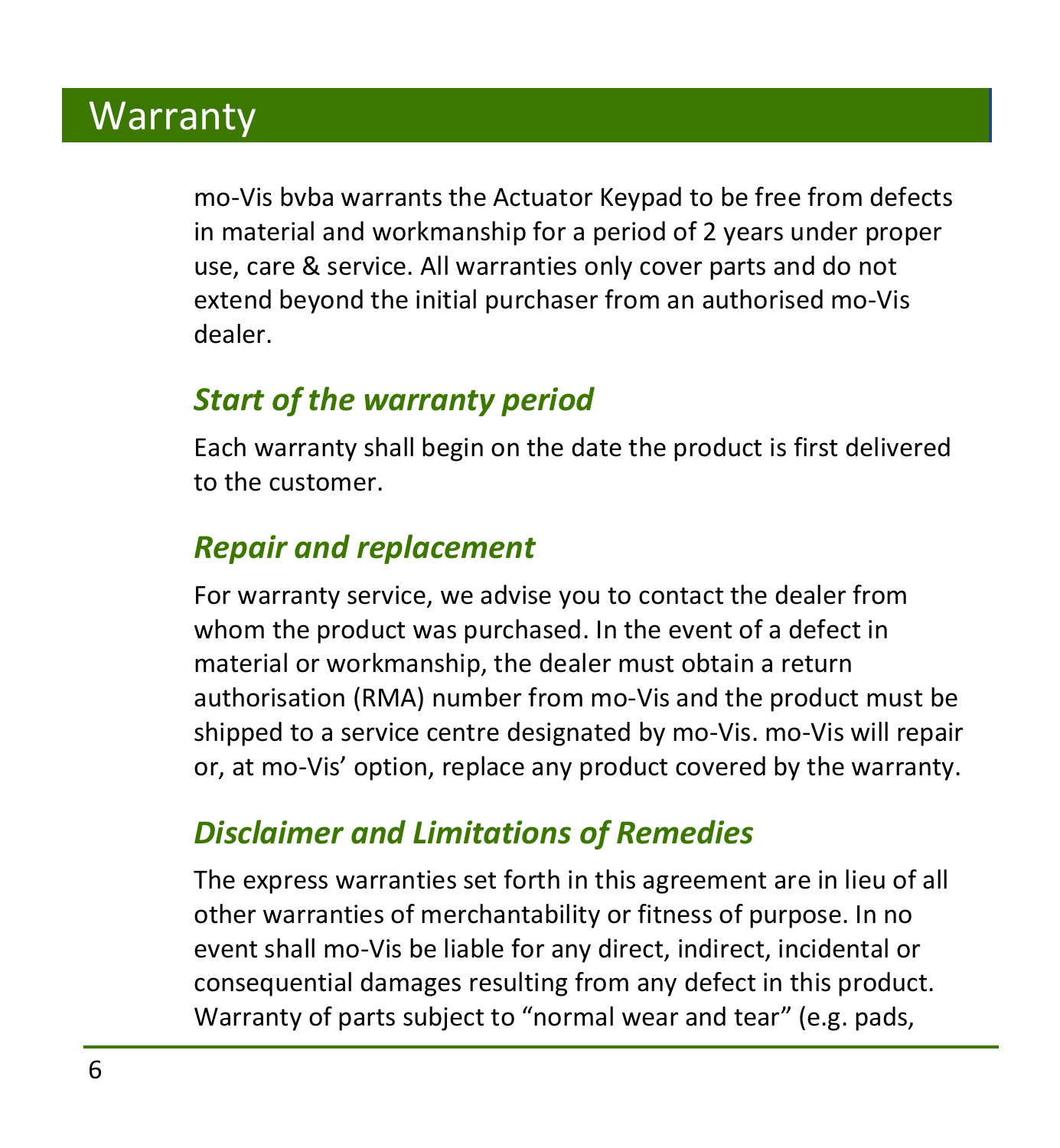joystick balls, batteries …) are not covered in the warranty except as it applies to defects in material or construction.

# *Amendments*

No person is authorised to alter, extend or waive the warranties of mo-Vis.

# *Voiding of warranties*

The foregoing warranties are contingent upon the proper installation, use, maintenance and care of the product. The warranty will be void if the product has been installed or used improperly, or if it has been repaired or any part replaced by persons other than mo-Vis or an authorised dealer. The Actuator Keypad, integrated cabling included, is considered as a nonserviceable part.

The addition of equipment or features that are not manufactured or recommended by mo-Vis could affect the intended function of the mo-Vis product and may invalidate the warranty.

# *Understanding usage*

The health care professional (authorised installer) is responsible for understanding the intended use of the mo-Vis equipment, the specifications and its programming parameters. mo-Vis cannot be held responsible for damage caused by incorrect installation or incorrect use of the product. Misuse, mishandling or storage is not covered by this warranty.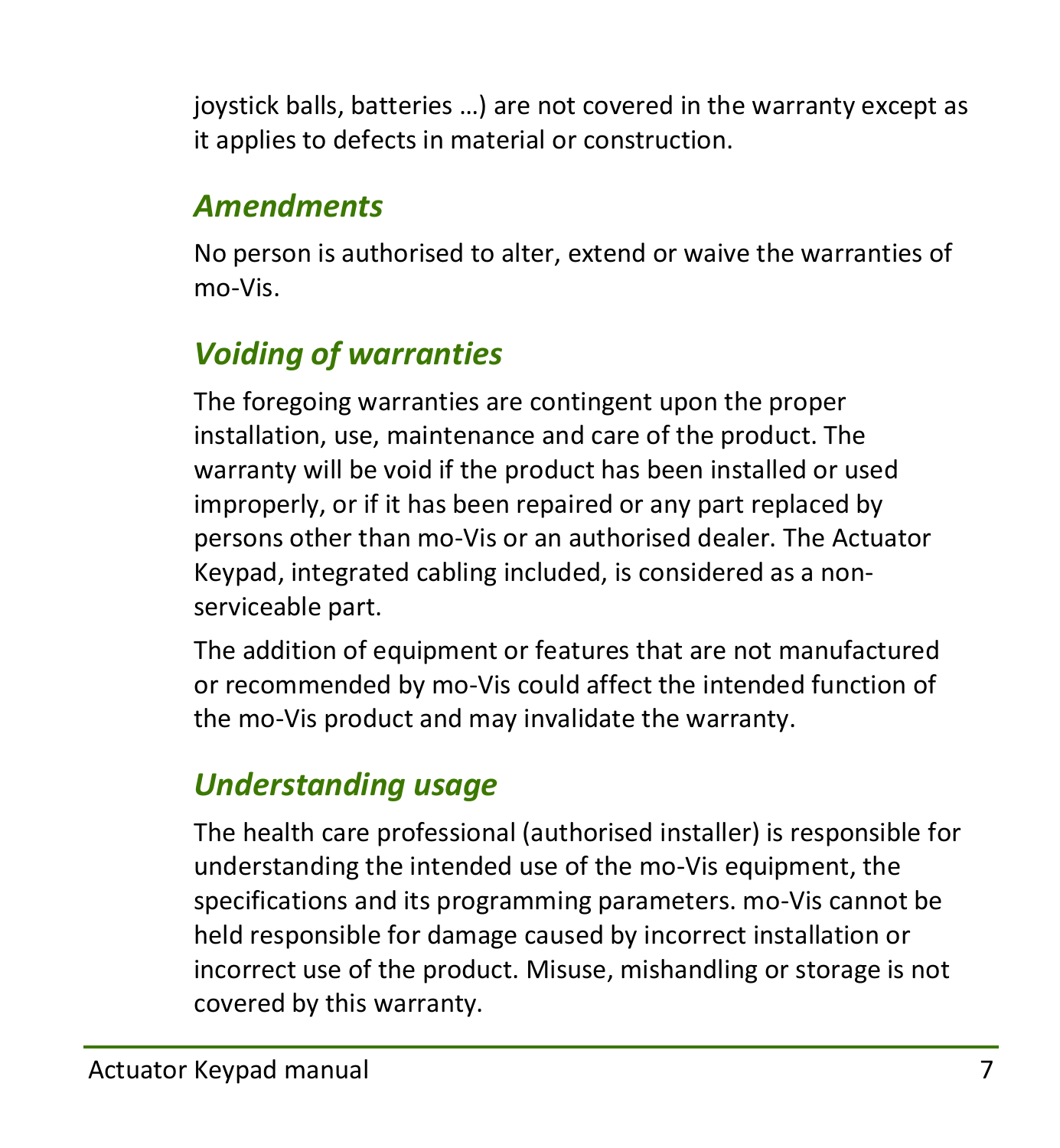# <span id="page-7-0"></span>Safety precautions

# *General*

The Actuator Keypad allows to control the actuators of a powered wheelchair with an R-net control system.

There are different Actuator Keypads available for the CJSM1 and CJSM2 joystick (they are not compatible with both at the same time, because each type of CJSM needs a different resistor value).

Incorrect use or installation may lead to risk of injury to the user and damage to the wheelchair or other property.

In order to reduce these risks, you should carefully read this instruction manual, paying particular attention to the safety instructions and warning texts.

**Only install this product on a wheelchair where the wheelchair manufacturer allows the installation of third party parts.** 

**Only qualified service engineers should mount and install mo-Vis products.** 

Any unauthorised use of the product may lead to increased risk of accident. Carefully follow the recommendations in this manual in order to prevent accidents from use.

The Actuator Keypad, integrated cabling included, is considered as a non-serviceable part.

In case of doubt for alterations and adjustments, always contact a qualified service engineer.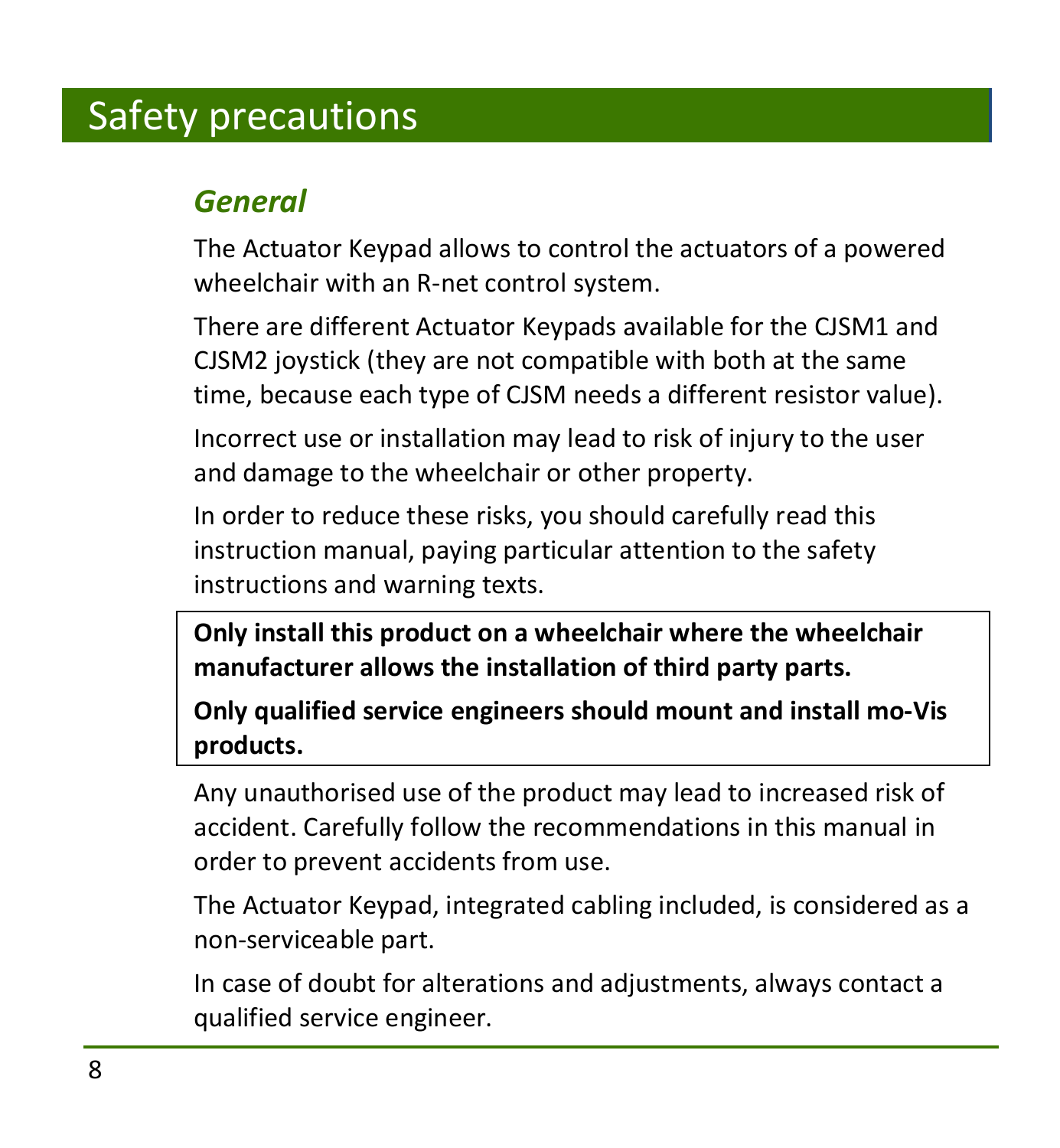In case any serious incident occurs in relation to the device, this should be reported immediately to mo-Vis and the competent authority of the Member State in which the user is established.

# *Warning labels*

This manual contains the following warning labels, which are intended to draw attention to situations that could lead to unwanted problems, e.g. personal injury or damage to the wheelchair.



#### *CAUTION!*

*Please use caution where the symbol appears.*



#### *WARNING!*

*Please use extreme caution where the symbol appears. Failure to observe warnings can lead to personal injury or property damage.*



#### *CAUTION! Limited liability*

*mo-Vis accepts no liability for personal injury or damage to property that may arise from the failure of the user or other persons to follow the recommendations, warnings and instructions in this manual.*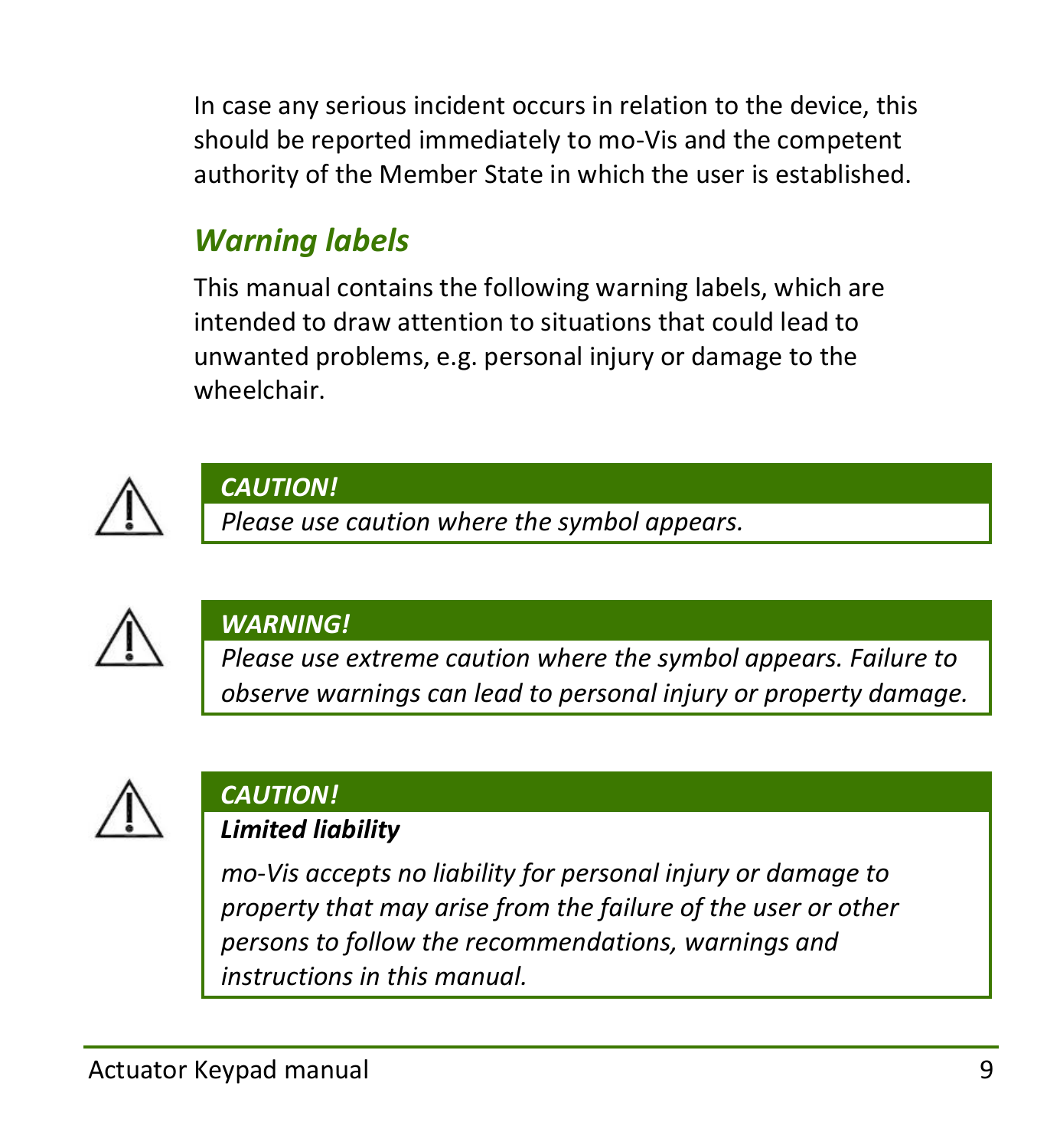

#### *CAUTION!*

#### *EMC Requirements*

*The electronics of a power wheelchair and its options can be affected by external electromagnetic fields (for example from mobile telephones). Similarly, the electronics of the wheelchair or options themselves can also emit electromagnetic fields that can affect the immediate surroundings (for example certain alarm systems in businesses).* 

*The limit values for Electromagnetic Compatibility (EMC) with respect to power wheelchairs are set in the harmonised standards for the EU in the Medical Devices Directive, No. 93/42/EEC. The Actuator Keypad complies with these limit values.*



#### *WARNING!*

#### *Assembly*

*The Actuator Keypad should only be installed or adjusted by a qualified service engineer or someone with adequate knowledge to perform the adjustment in an expert manner.*

#### *Maintenance and service*

*Carry out only the service and maintenance activities specified in this manual, as long as you comply with the demands stated in this manual for a specific action.*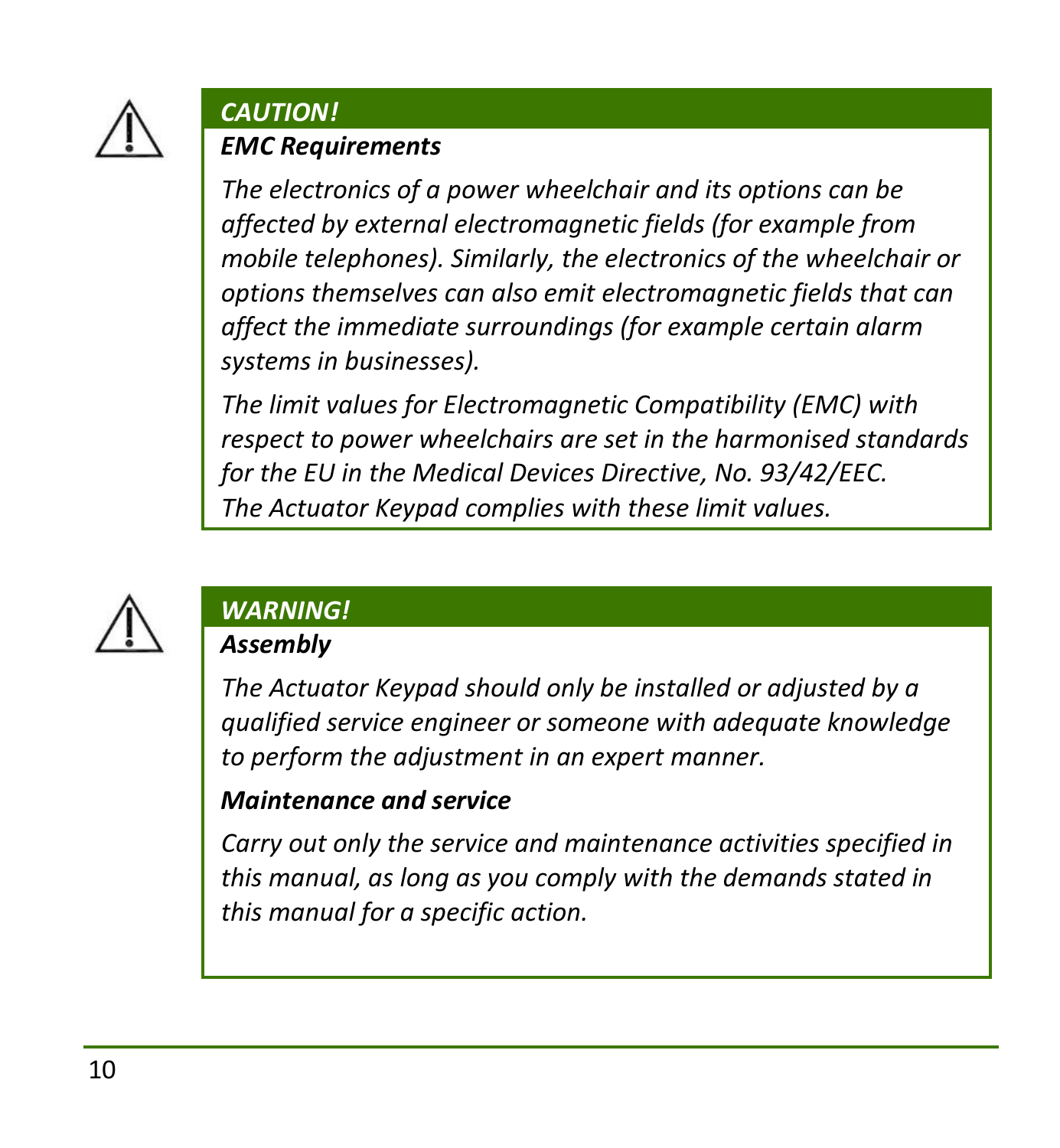*All other service, alterations to and interventions on the Actuator Keypad must be carried out by a qualified service engineer or someone with adequate knowledge to perform the adjustment in an expert manner. In case of doubt, contact a qualified service engineer or mo-Vis.*

*Use only spare parts or accessories approved or recommended by mo-Vis. All other use could lead to changes which might impair the function and safety of the product. It could also lead to the warranty becoming void.*



#### *CAUTION!*

#### *Testing*

*The Actuator Keypad should always be tested without any person sitting in the wheelchair after every alteration of the physical installation or adjustment of the parameters.*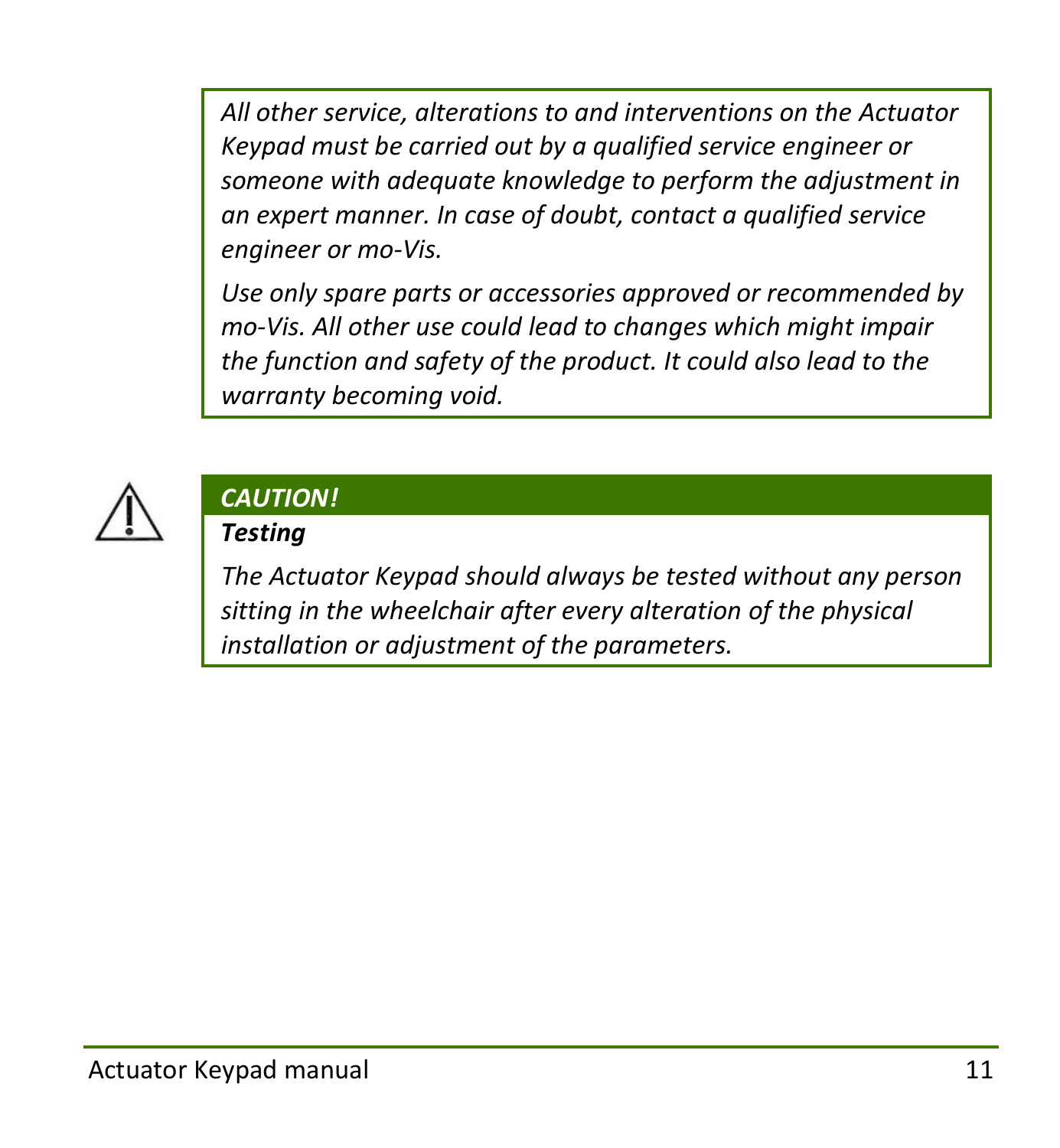# <span id="page-11-0"></span>Design and function of the Actuator Keypad

### *Purpose*

The Actuator Keypad allows to control the seating positions of a powered wheelchair with an R-net control system.

#### *Features*

The Actuator Keypad has the following characteristics:

- The Keypad allows to control the actuator's axes (lifts) 1 to 5 on an R-net system.
- The Keypad is available in two versions: with buttons or with paddles.
- There are two different versions of Keypads available for CJSM1 or CJSM2 joysticks.
- Simple connection: via a 3.5mm stereo jack into the mode socket of the joystick.
- Some R-net parameters need to be set correctly before the keypad is operational. For these settings we refer to the Curtiss-Wright manual.

### *Mounting*

The Actuator Keypad can be mounted in-line or sideways on a CJSM1 or CJSM2 joystick.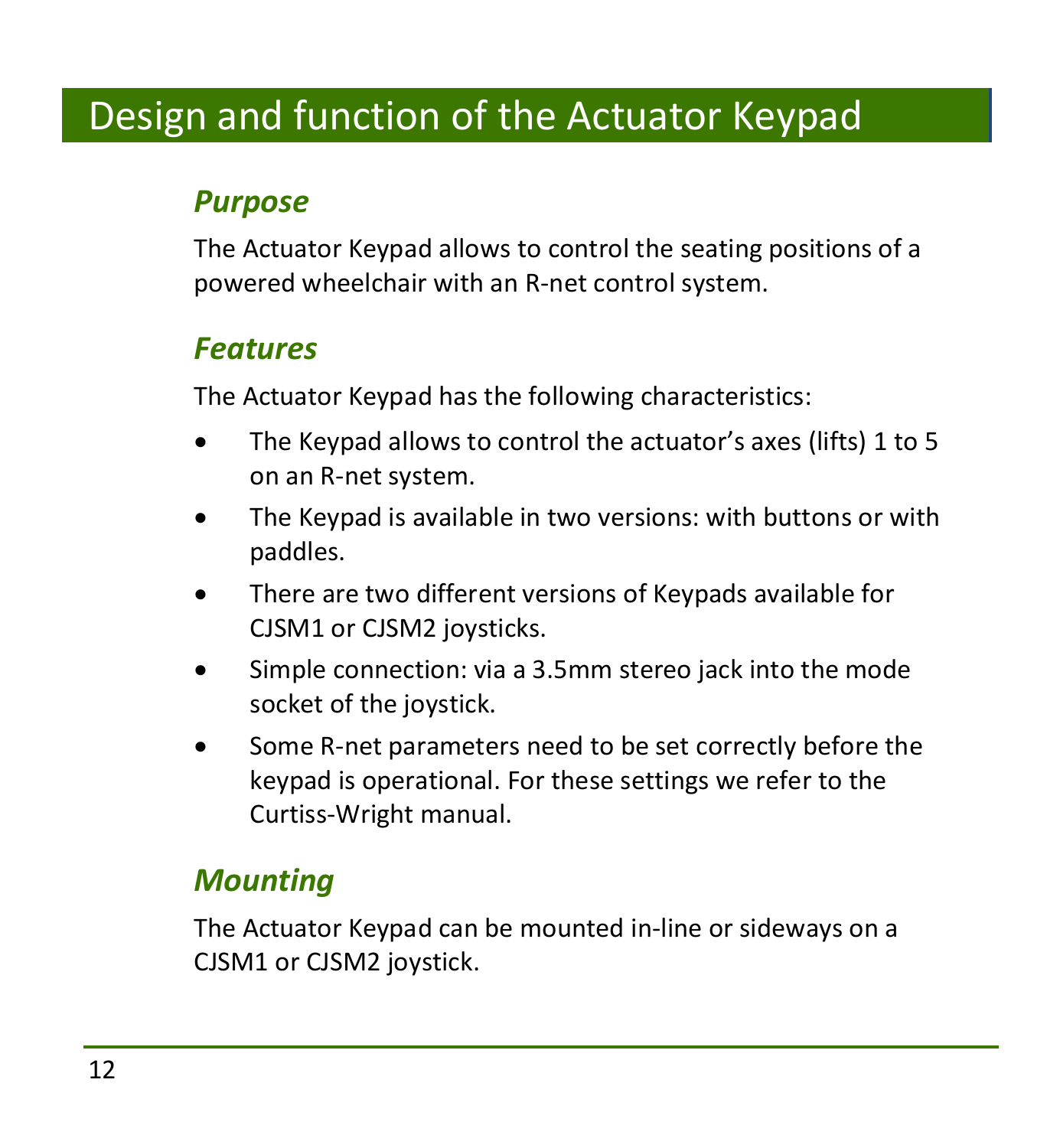# *Compatibility with the Scoot Control*

Actuator Keypads P016-98 and P016-99 (those compatible with the CJSM2 joystick), are also compatible with the Scoot Control (P015- 61).

In that case, there is even a parameter available to control 10 axes, instead of 5.

# <span id="page-12-0"></span>Operation of the device





*Actuator Keypad with Buttons Actuator Keypad with Paddles*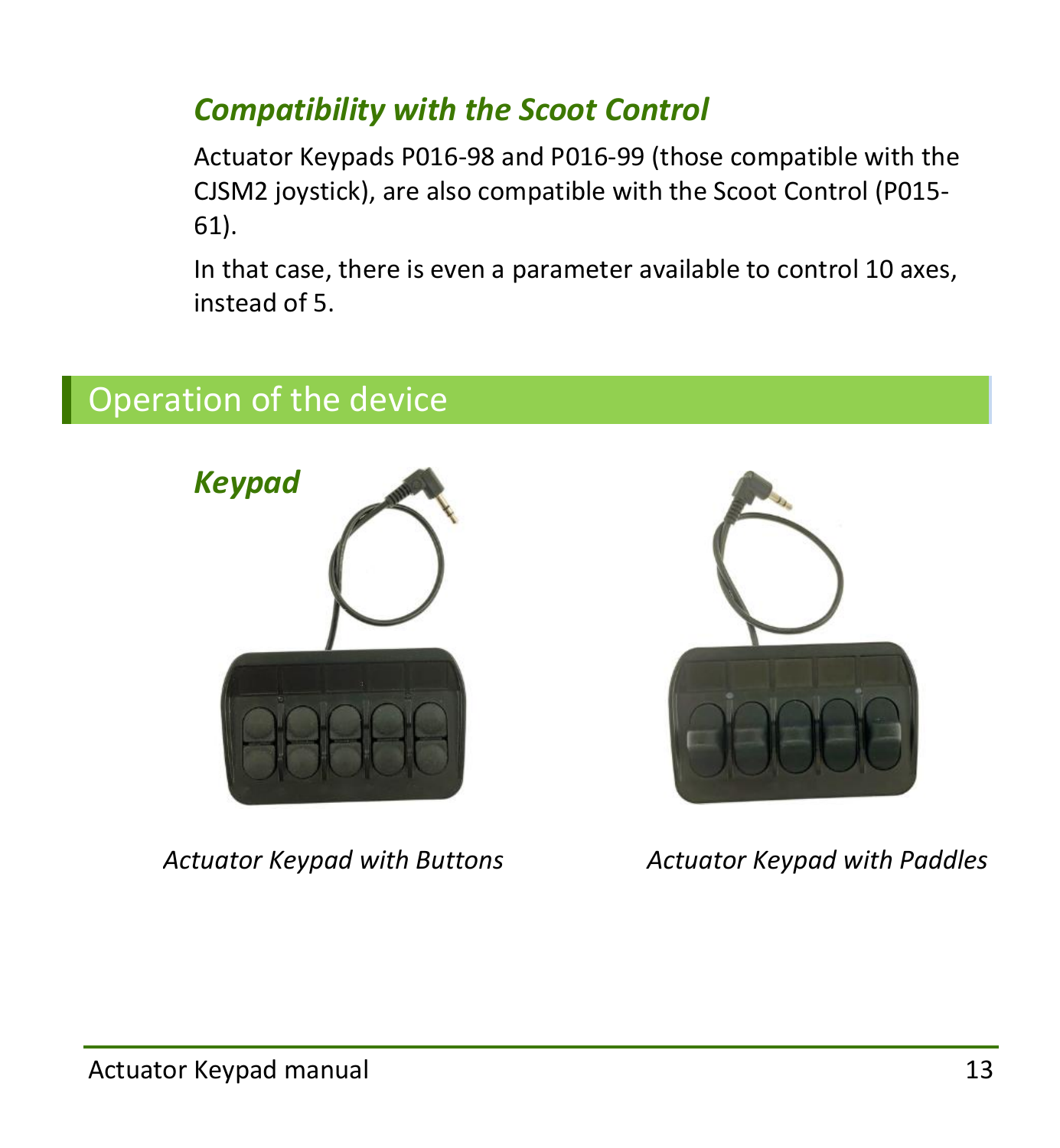A keypress will send an axis command into the R-net system, causing the actuators to move. To set the parameters, please refer to the Curtiss-Wright manual (SK7798-14 | R-net Technical Manual | Chapter 3-Programming).

A parameter is available to control 5 axes if it is mounted on a CJSM1 or CJSM2 joystick.

If the Actuator Keypad is mounted on a Scoot Control, there is a parameter available to control 10 axes. Only the Actuator Keypad CJSM2 (button or paddle) is compatible with the Scoot Control.

| <b>Number</b>  | Command     | Action         |
|----------------|-------------|----------------|
| $\mathbf{1}$   | AXIS 1 up   | Move Axis up   |
| $\overline{2}$ | AXIS 1 down | Move Axis down |
| 3              | AXIS 2 up   | Move Axis up   |
| 4              | AXIS 2 down | Move Axis down |
| 5              | AXIS 3 up   | Move Axis up   |
| 6              | AXIS 3 down | Move Axis down |
| 7              | AXIS 4 up   | Move Axis up   |
| 8              | AXIS 4 down | Move Axis down |
| 9              | AXIS 5 up   | Move Axis up   |
| 10             | AXIS 5 down | Move Axis down |

#### **Keypad 5 Axes**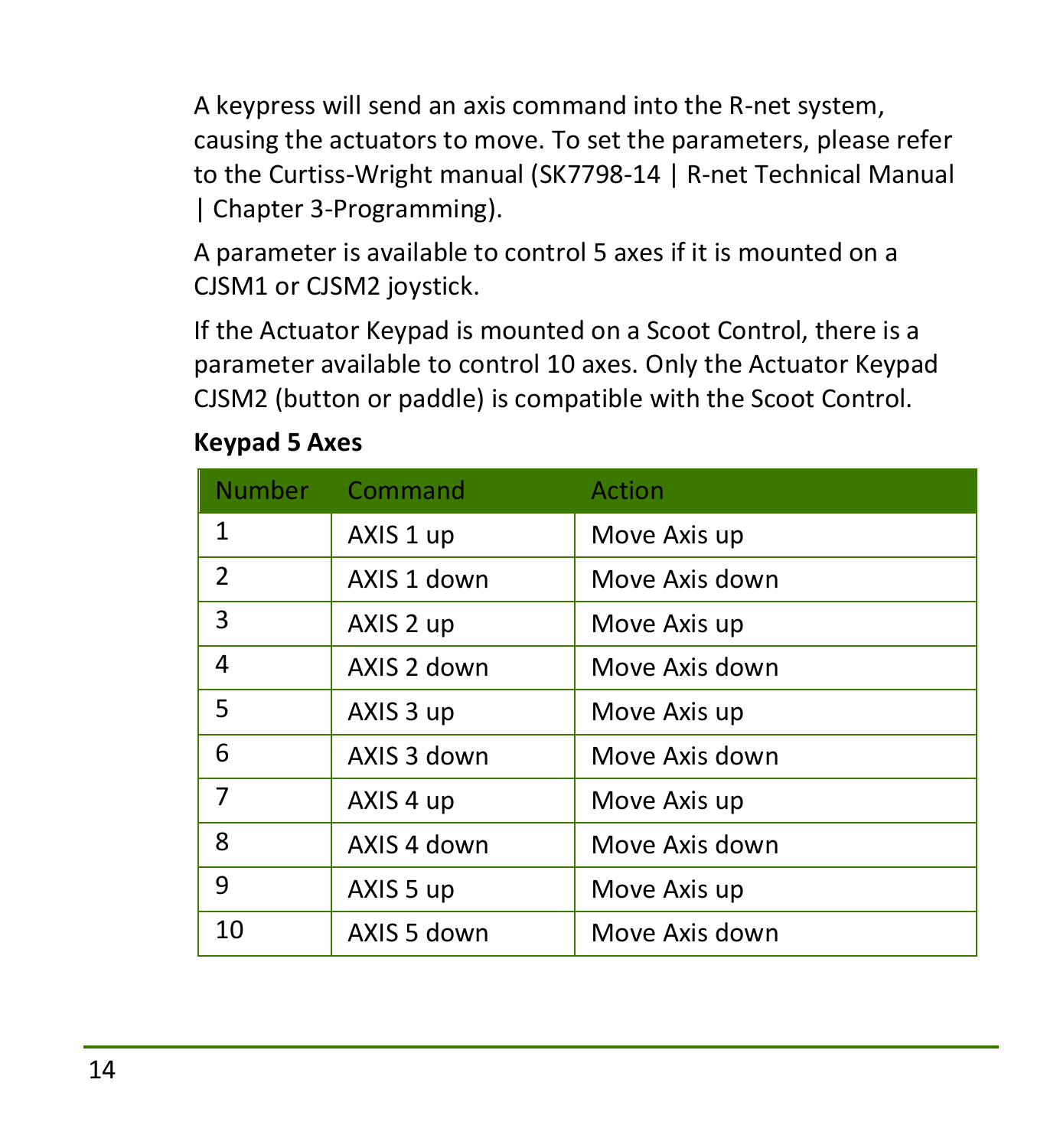#### **Keypad 10 Axes**

| <b>Number</b>  | Command        | Action                          |
|----------------|----------------|---------------------------------|
| 1              | AXIS 1 toggle  | Toggle Axis, start with Up then |
| $\overline{2}$ | AXIS 2 toggle  | Down                            |
| 3              | AXIS 3 toggle  |                                 |
| 4              | AXIS 4 toggle  |                                 |
| 5              | AXIS 5 toggle  |                                 |
| 6              | AXIS 6 toggle  |                                 |
| 7              | AXIS 7 toggle  |                                 |
| 8              | AXIS 8 toggle  |                                 |
| 9              | AXIS 9 toggle  |                                 |
| 10             | AXIS 10 toggle |                                 |

### *Sticker sheet*

A sticker sheet is included in the package to facilitate the use of the keypad. However, these are only suggestions. The user is free to assign his own function to each button/paddle.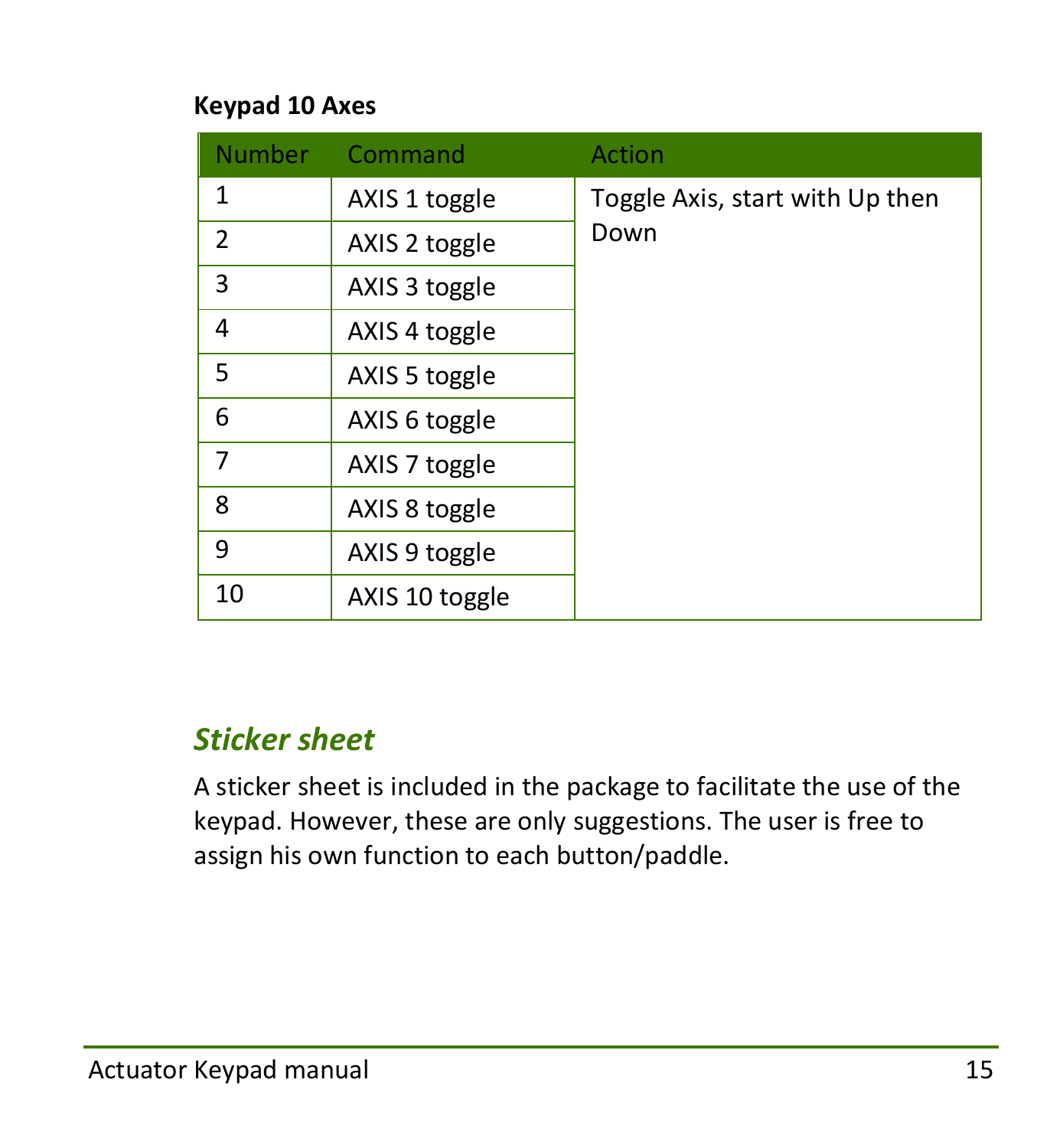| Icon | <b>Action</b>           | Icon | <b>Action</b>                    |
|------|-------------------------|------|----------------------------------|
|      | Sit-stand               |      | Adjustment<br>headrest           |
|      | Adjustment<br>footplate |      | Adjustment<br>anti tip<br>wheels |
|      | Both leg rests          |      | Adjustment<br>back support       |
|      | Left leg rest           |      | Up-down                          |
|      | Right leg lest          |      | Robotic arm                      |
|      | Tilting                 | Mh   | Motor unit 1-<br>4               |
|      | Stand up                |      | Motor unit 1-<br>4               |
|      | Chin control            |      |                                  |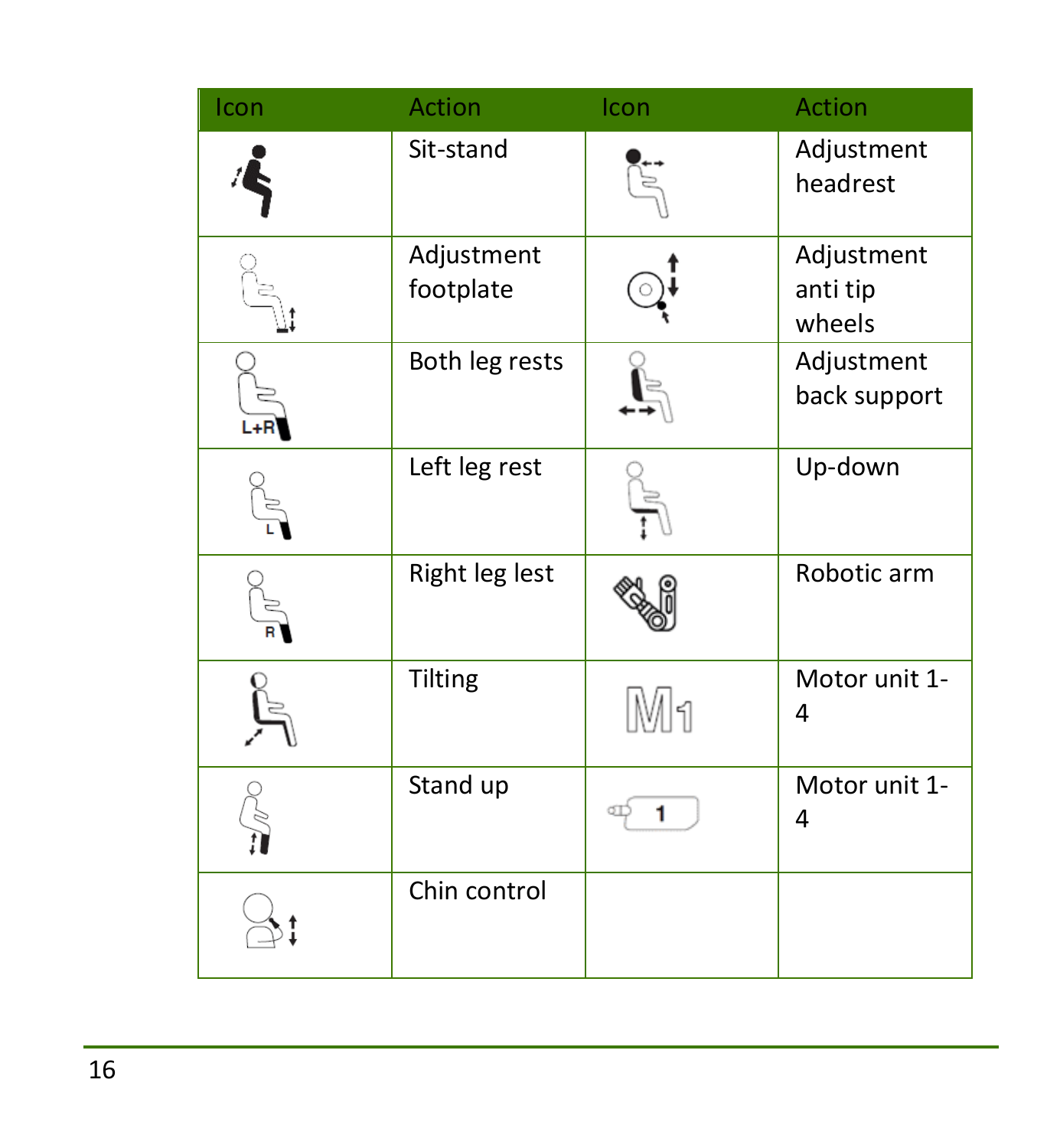# *Mounting parts*

Contact mo-Vis for information on available mounting parts, and advice on mounting the device.

The Keypad Bracket In Line Set (M016-93) and the Keypad Bracket Side Mounted set (M016-94) are available as dedicated mounting parts to the CJSM1 and CJSM2 joystick.

With a Scoot Control Keypad Bracket Set (M015-91) you can mount the Actuator Keypad (P016-98 & P016-99) on the Scoot Control.

# *Ordering spare parts*

Spare parts and accessories must be ordered by the dealer at mo-Vis bvba. Always mention Product code & Product description of items to be ordered.

# <span id="page-16-0"></span>Intended use

The Actuator Keypad is a module which can be connected directly to a CJSM1 or CJSM2 joystick or to the mo-Vis attendant controller 'Scoot Control'. By pushing the buttons or the paddles, the actuators of the powered wheelchair will start to move.

# *Safety precautions*



*CAUTION!*

*Protect the device against bumps.*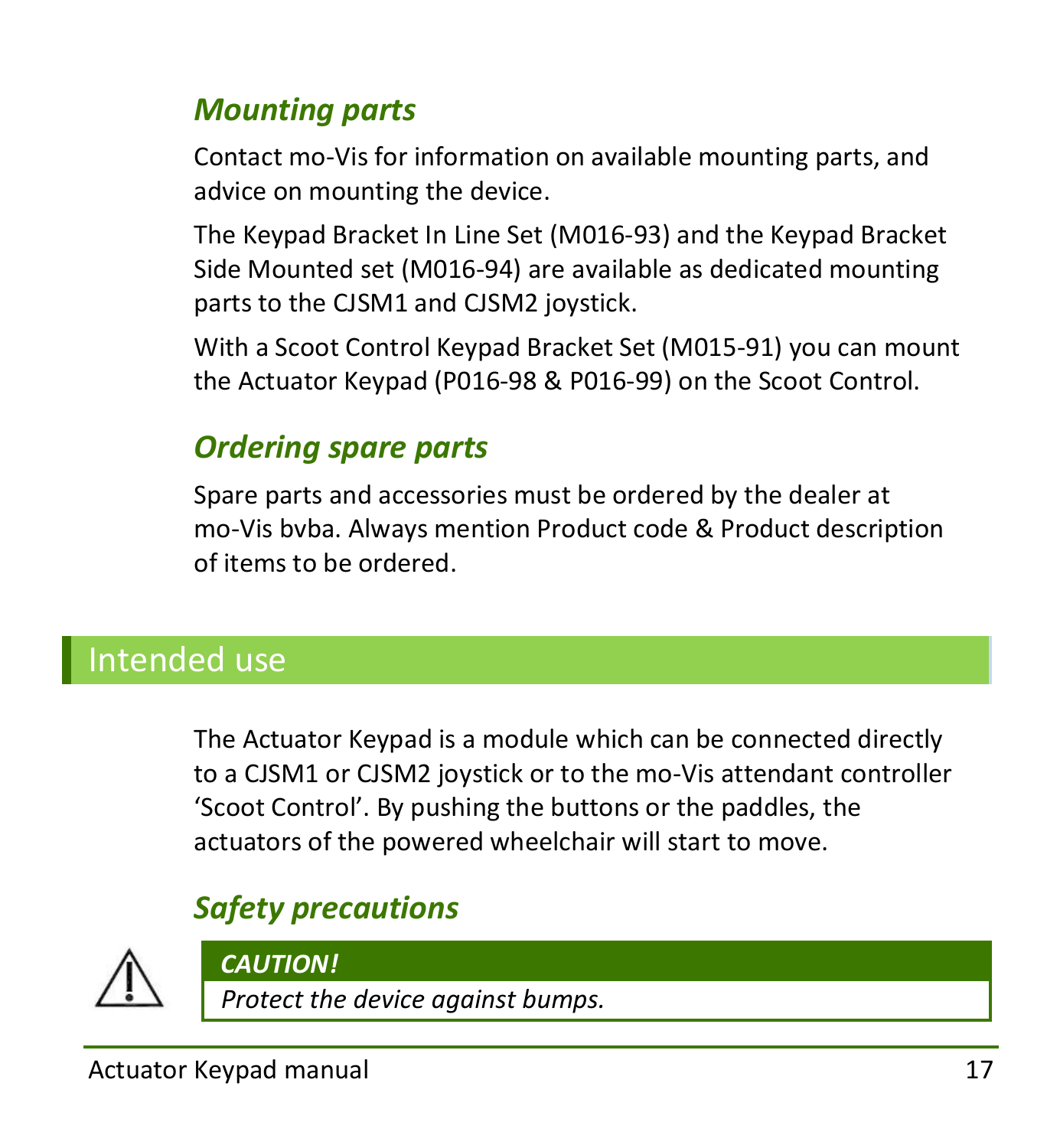

#### *WARNING!*

# *Avoid hitting obstacles during driving.*

#### *WARNING!*

*Mind damaging the unit and wiring. Make sure that cabling is mounted in such a way that excessive wear and tear is avoided.*



#### *CAUTION!*

*Make sure the buttons stay clean, so they are not blocked.*



#### *WARNING!*

*If the rubber keypad is damaged, replace the Actuator Keypad. Water ingress could cause bad contact.*



#### *WARNING!*

*Check the mounting: the keypad must be fixed securely onto the wheelchair.*



#### *WARNING!*

*Check the housing: if the housing is damaged, the keypad should be replaced.*

# *Safe driving*



#### *WARNING!*

*In case the wheelchair responds in an unexpected way, the user must immediately release the Actuator Keypad or use the power on/off switch.*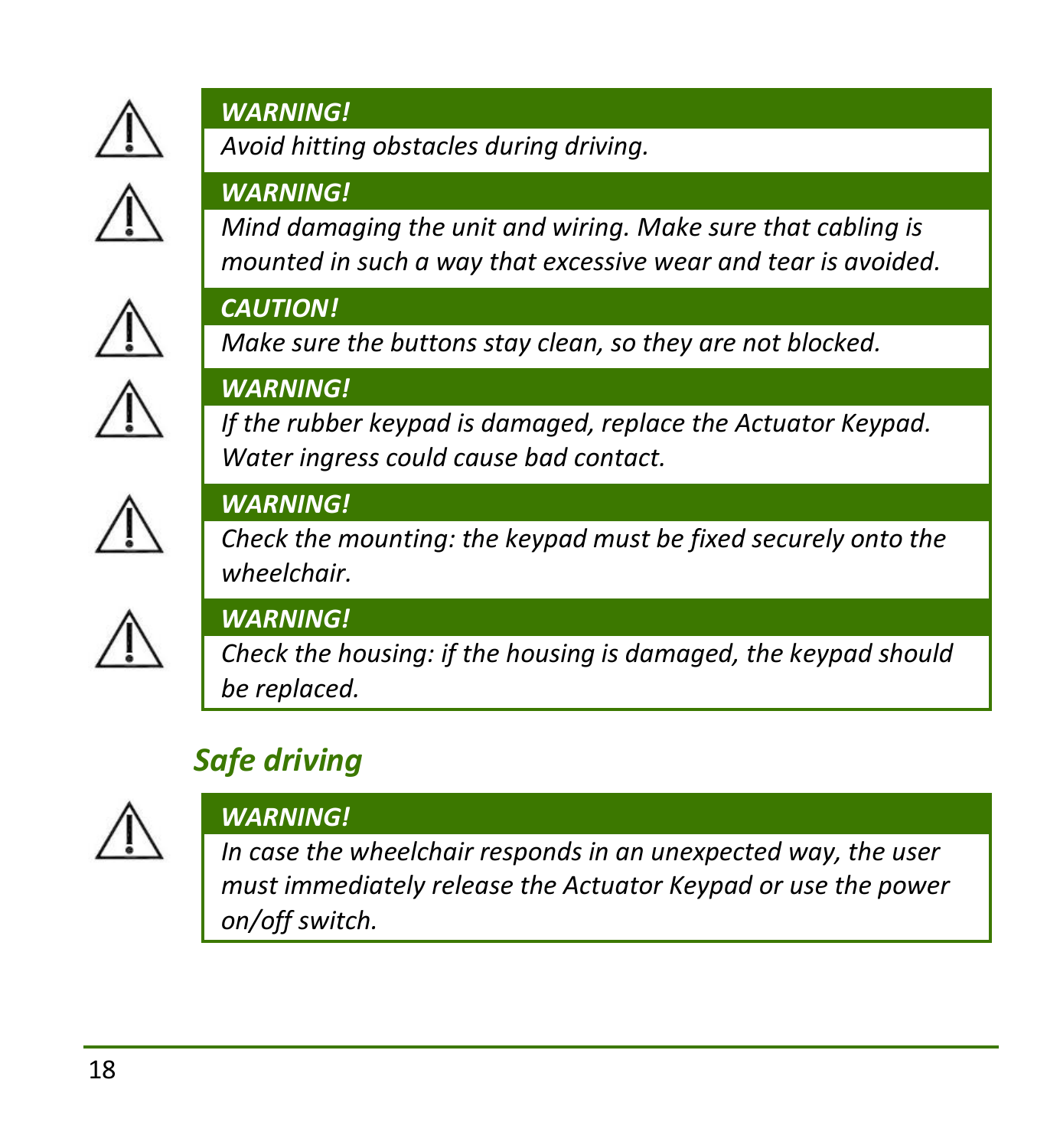# <span id="page-18-0"></span>Installation instructions

# <span id="page-18-1"></span>Preparations

# *Qualified service engineer*

Only a qualified service engineer may install the Actuator Keypad.



#### *WARNING!*

*An incorrect programming of the wheelchair electronics may cause damage to the devices, or injury to the user.*

### *Tools*



#### *CAUTION!*

*Use the proper tools to install and adjust the Actuator Keypad. The use of improper tools may cause damage to the device.*



#### *CAUTION!*

*Do not tighten screws with an excessive force.*

### *Installation plan*

Set up an installation plan before starting the installation. Based on the users' needs and capabilities of the wheelchair and user, this plan should take into account: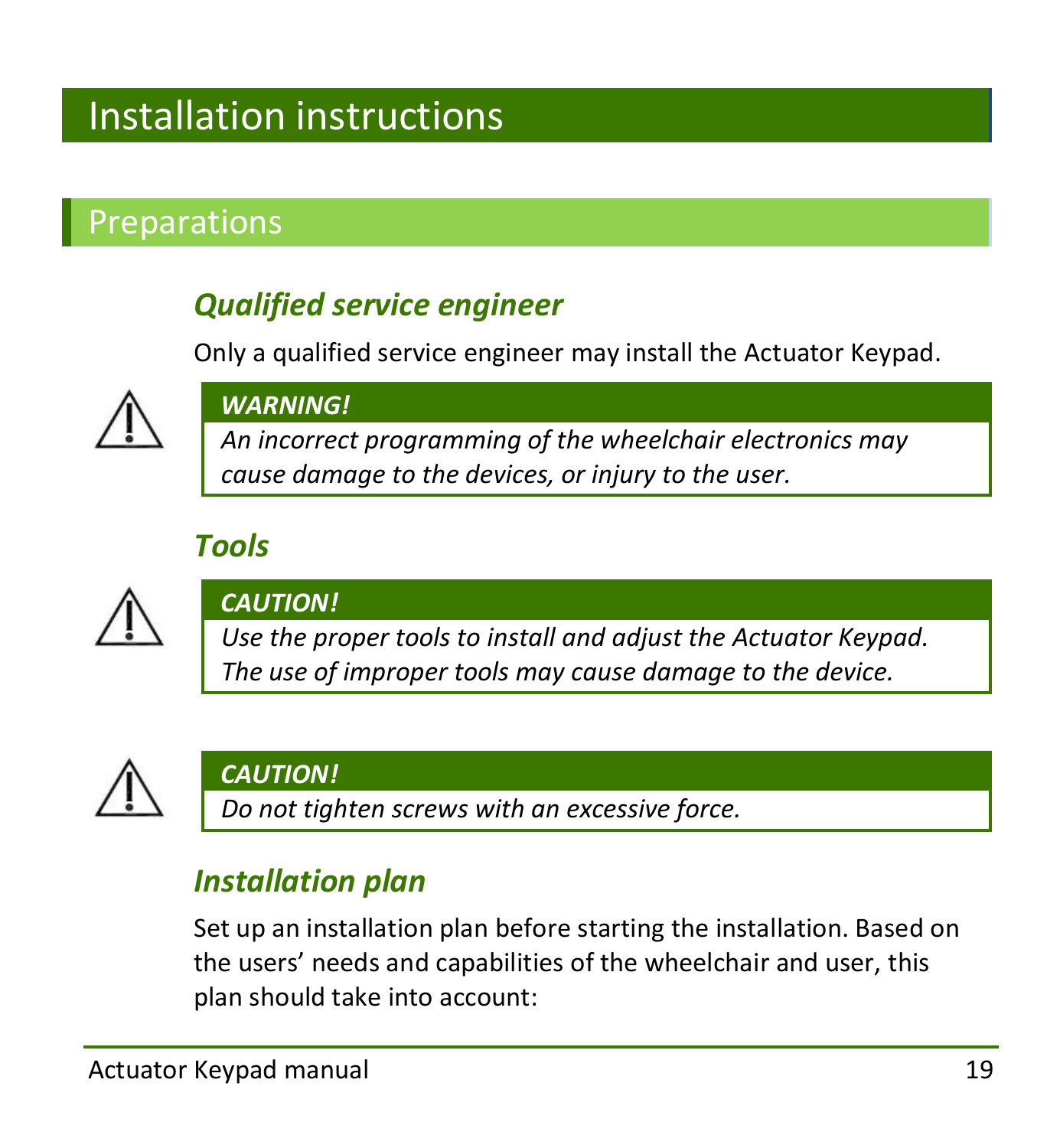- At which position (height, inclination,…) the Actuator Keypad should be placed.
- To set how the Actuator Keypad will move the actuators: change the parameter settings.
- A robust and reliable positioning. Hard or sudden movements of the wheelchair may not disorganise the installation.



#### *CAUTION!*

*Protect the device against bumps*



### *WARNING!*

*Mind damaging the unit and wiring. Make sure that cabling is mounted in such a way that excessive wear and tear is avoided.*



### *CAUTION!*

*Any connection must always be secured with all delivered screws. Only use the screws provided in the package.*

# *Serial number sticker*

The additional serial number sticker which can be found in the package should be adhered to the back of this manual.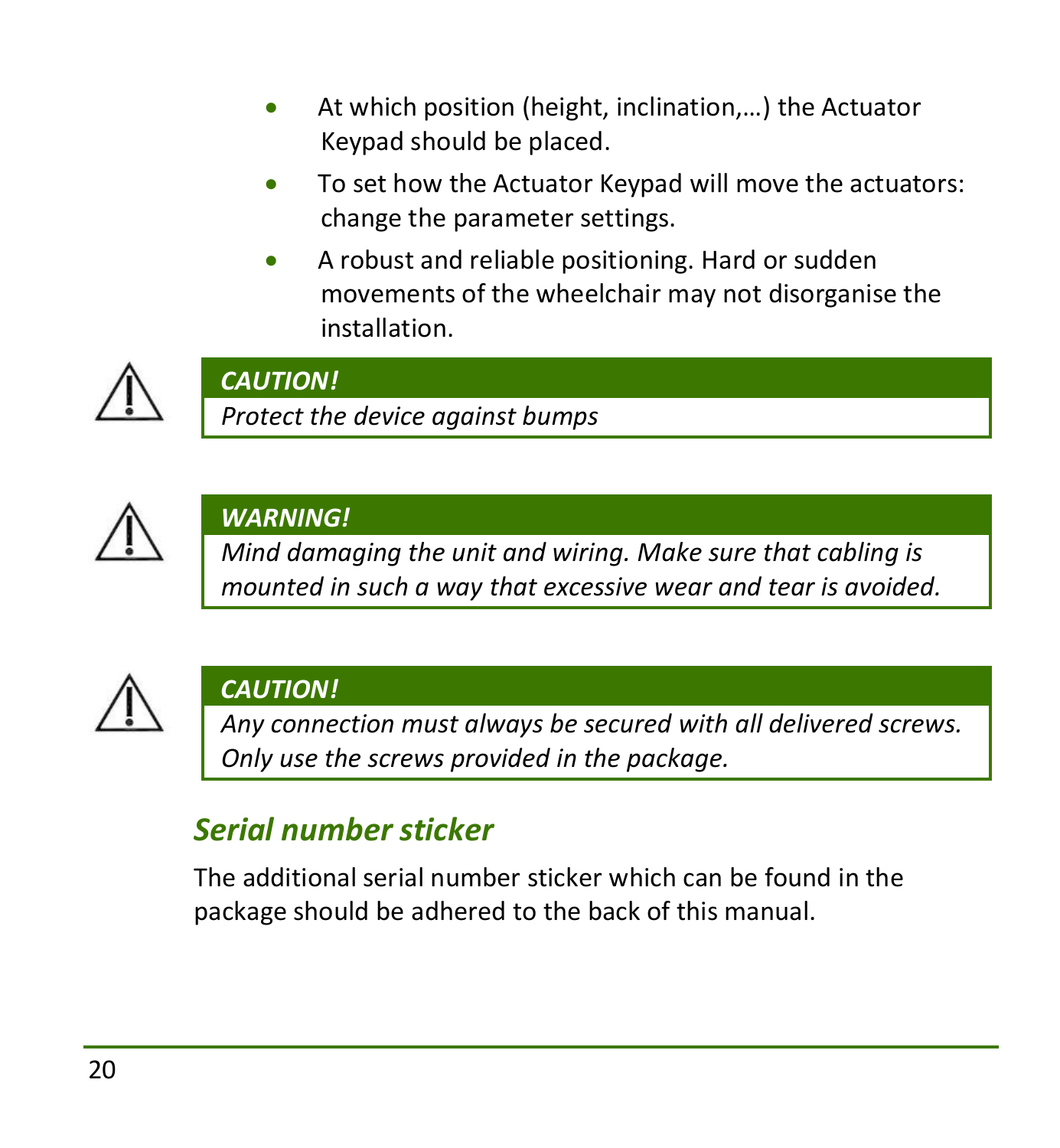# <span id="page-20-0"></span>Installation

**1.** Mount the unit with suited mounting parts at the desired location.

Contact your dealer or mo-Vis for more information.

- **2.** Connect the cabling to the wheelchair electronics: plug the 3.5 mm stereo jack in the mode socket of the standard R-net joystick or Scoot Control.
- **3.** Place and secure all cabling on the wheelchair.



#### *WARNING!*

*Mind damaging the unit and wiring. Make sure that cabling is mounted in such a way that excessive wear and tear is avoided.*



#### *WARNING!*

*All wheelchair electronics must be switched off during installation.*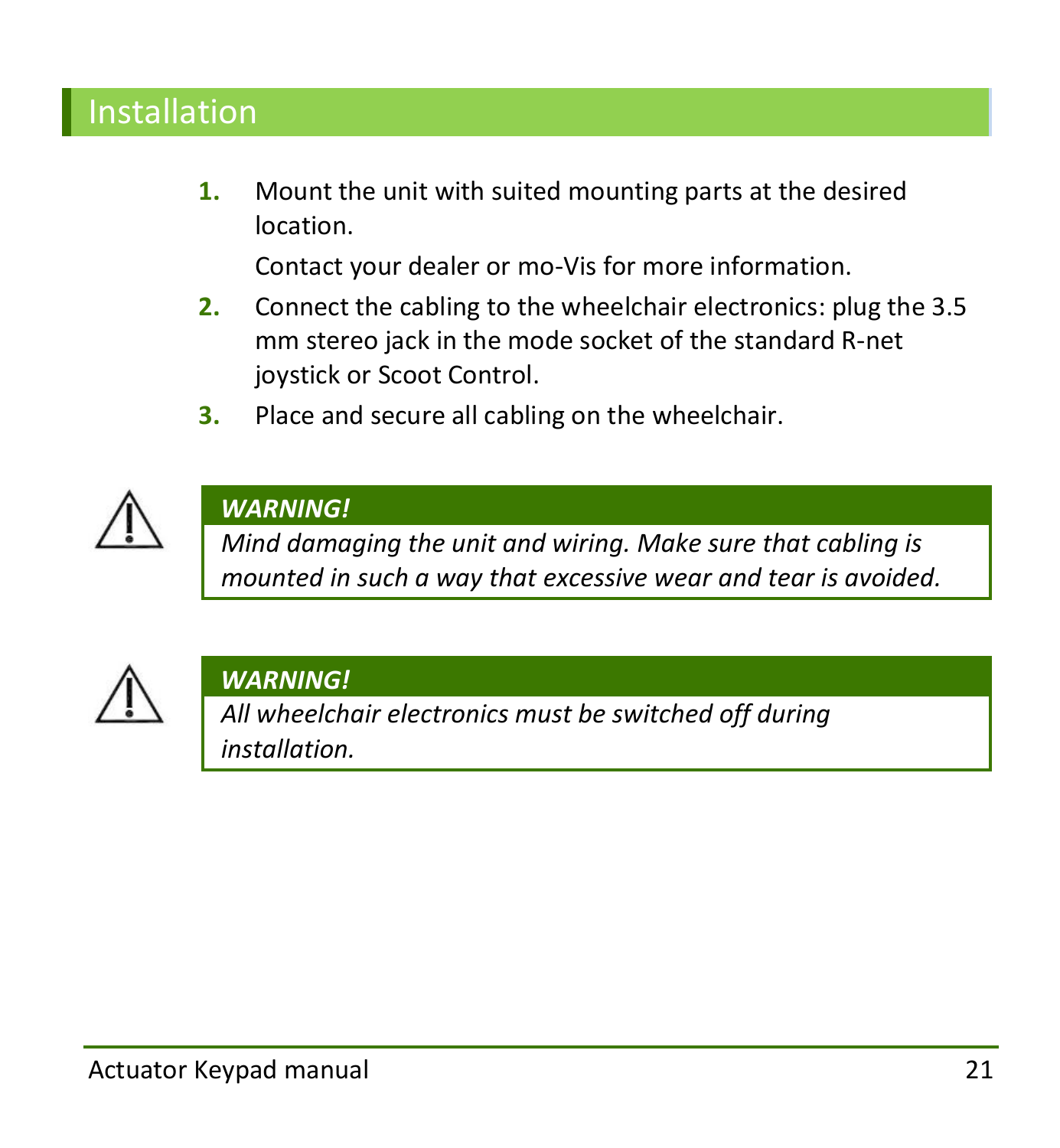# <span id="page-21-0"></span>**Testing**

After installation of the Actuator Keypad, execute the following tests before the wheelchair is delivered or put into service, in according order:

# *1) Check the Actuator Keypad for intactness*

Check whether:

- The device is not bent or damaged
- Housing, cabling and all connectors are not damaged

# *2) Operational test*



#### *WARNING!*

*Execute this test only on a level surface, with at least one meter of free space around the wheelchair.*

- **1.** Activate the wheelchair operating system
- **2.** Check for any error message
- **3.** Press on a button/paddle of the Actuator Keypad until the actuator's movement is finished. Repeat for all buttons/paddles.



#### *WARNING!*

*The wheelchair seat will move. Avoid dangerous positions and situations while moving the seating unit.*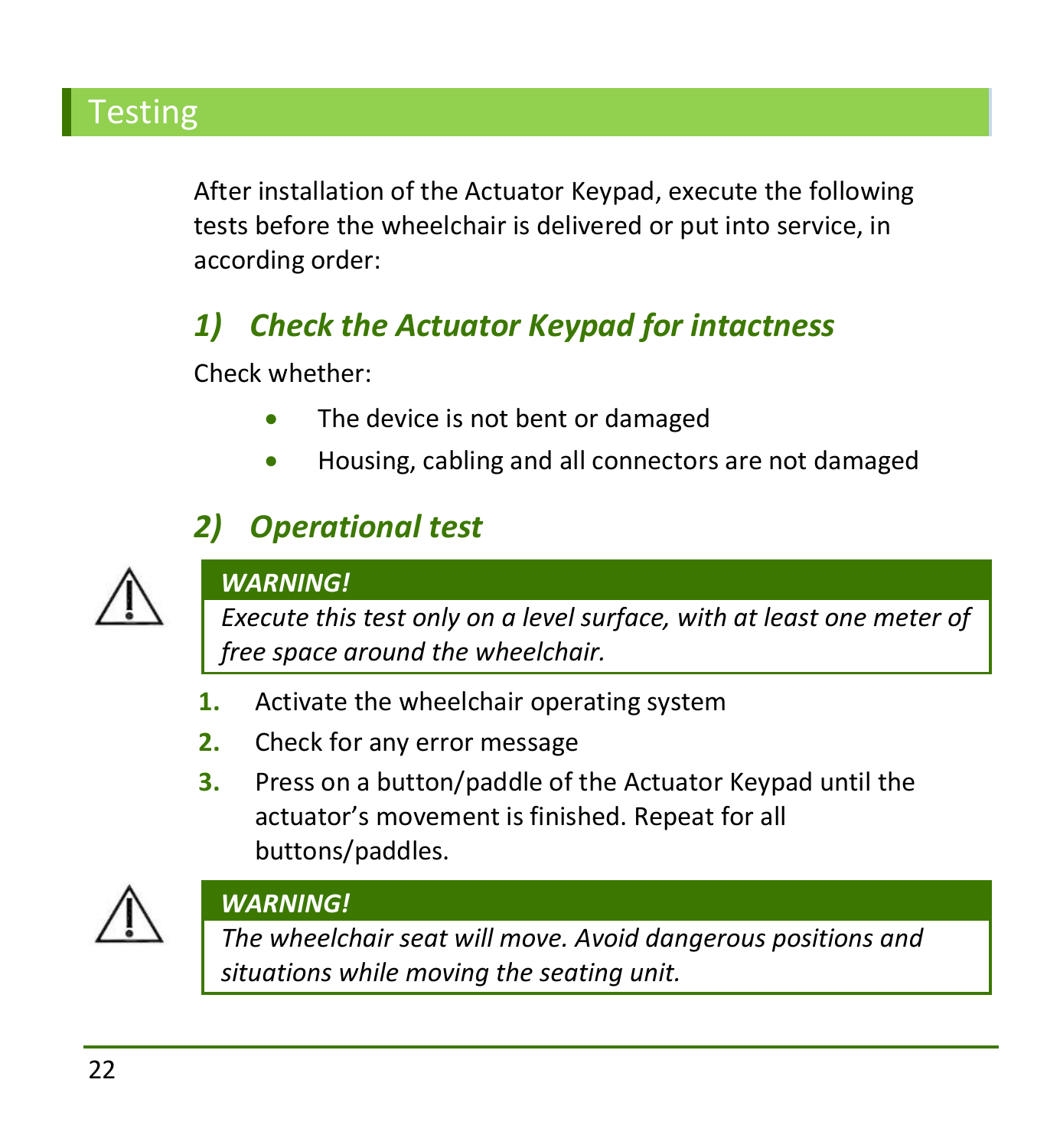# <span id="page-22-0"></span>First time use

### *Dealer assistance*

During first time use by the user it is advised that the dealer or service engineer assists and explains the different possibilities to the customer (the user of the Actuator Keypad).

If needed, the dealer can make final adjustments.

### *User testing*

It is important that the customer is fully aware of the installation, how to use it and what can be adjusted to optimise his experience. As a dealer, proceed as follows:

- **1.** Explain and show the customer how you have executed the installation, and explain the function of every (new) button.
- **2.** Have the user test all positions of the Actuator Keypad:
	- $-$  Are the Actuator Keypad and buttons within easy reach?
	- $-$  Can the user safely adjust the seating of the wheelchair with the least effort?
	- $-$  Is the placement of the device in all available positions optimal for the user?
- **3.** If needed, adjust the position of the Actuator Keypad.
- **4.** Explain to the customer possible problems and how to address them.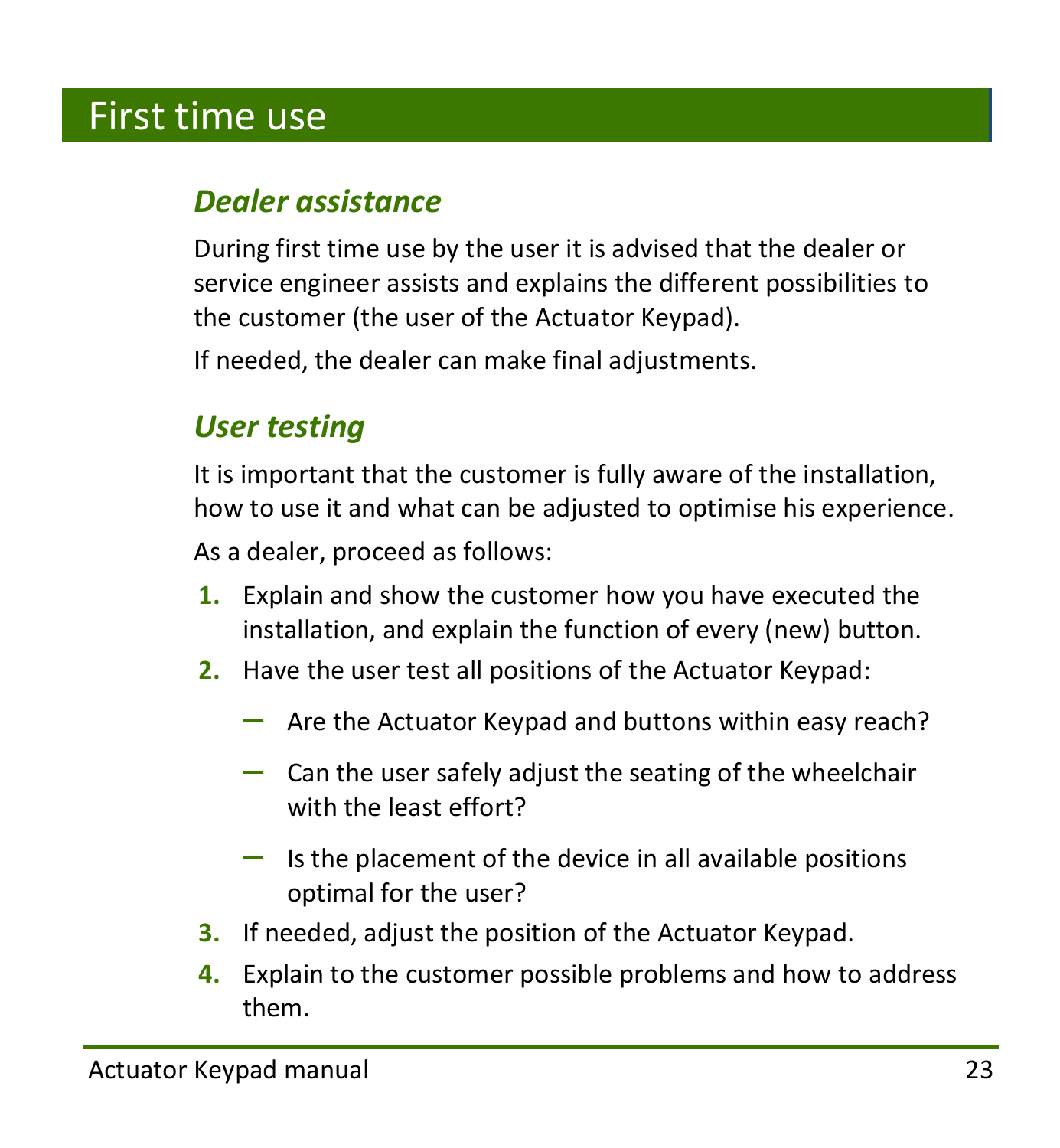# <span id="page-23-0"></span>Conditions of use

The Actuator Keypad is intended for use as installed by the dealer, in accordance to the installation instructions in this manual.

The foreseen conditions of use are communicated by the dealer or service engineer to the user and/or attendant during the first time use.

If the conditions of use change significantly, please contact your dealer or a qualified service engineer to avoid excessive wear and tear or unintended damage.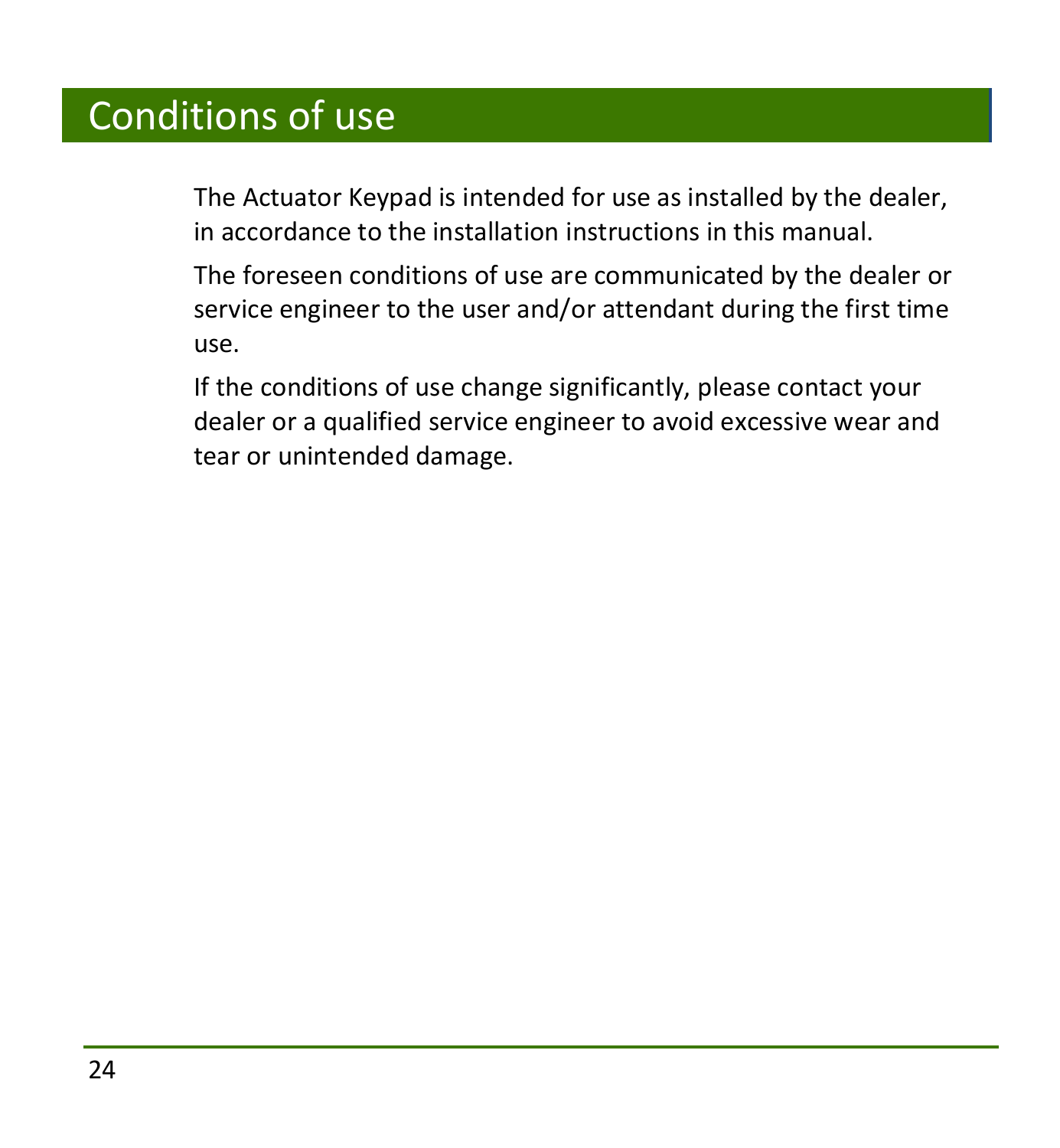# <span id="page-24-0"></span>Maintenance

# *Cleaning*

Clean all parts of the Actuator Keypad on a regular basis (monthly), or whenever needed.

- Gently remove dust and dirt with a damp cloth
- Use only non-aggressive disinfectant cleaning agents



#### *WARNING!*

*Do not immerse in water or use excessive amounts of liquid.*



#### *CAUTION!*

*Do not apply additional lubricants to the moving parts.*

# *Monthly check*

Monthly, or whenever needed, check whether:

- All bolts and screws are still firmly tightened
- There is no damage to any wiring
- There is no excessive wear to any of the parts

### *Yearly check*

We advise to have at least yearly a full check of the wheelchair and its operating systems by a qualified service engineer.

Contact your local dealer or mo-Vis for more information.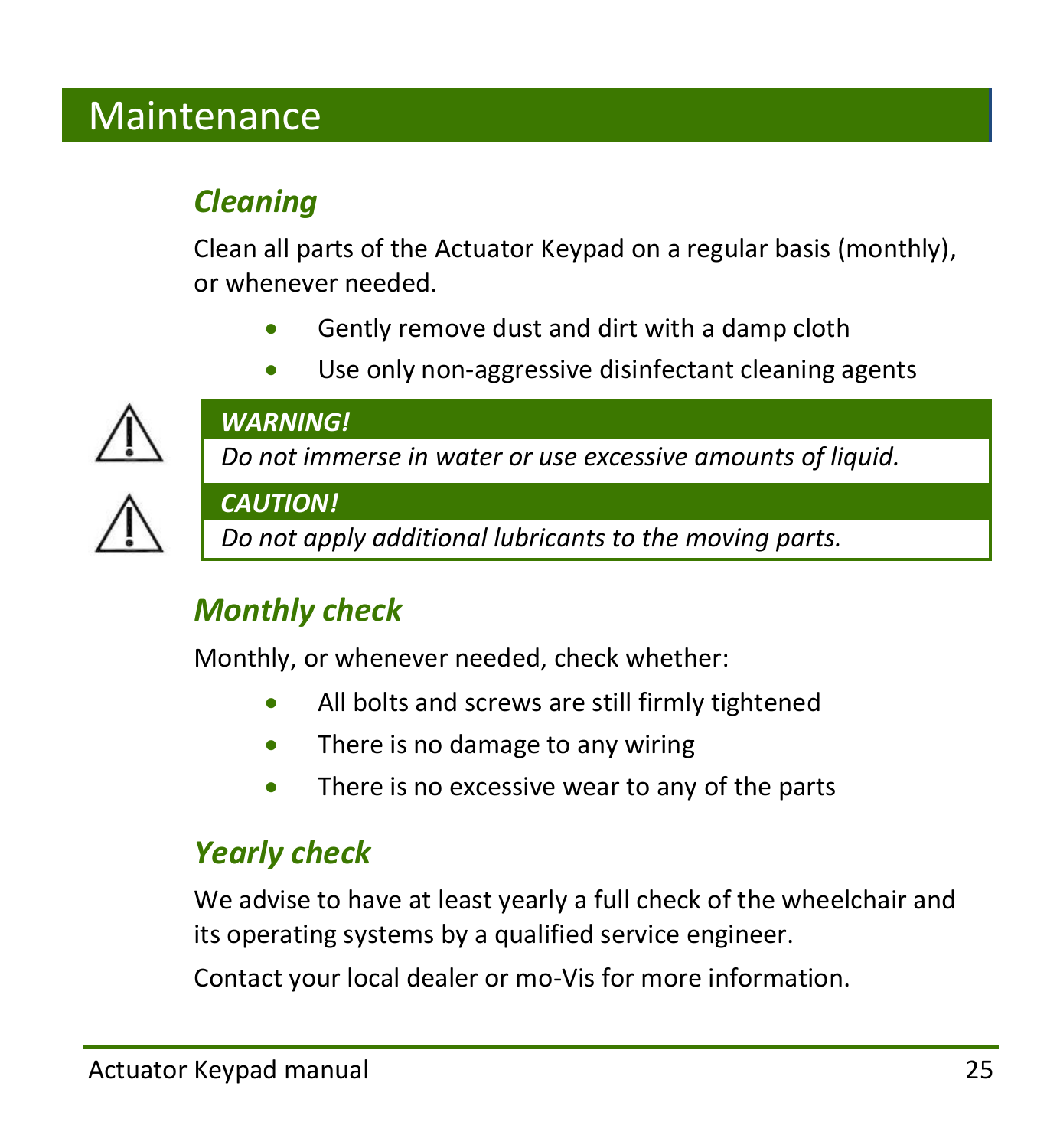### *Maintenance free*

The Actuator Keypad is maintenance-free. Under regular use circumstances, the device and different parts do not require additional maintenance.

# <span id="page-25-0"></span>Technical data

# *Product description & Code*

- Actuator Keypad Button R-net CJSM1 (P016-96)
- Actuator Keypad Paddle R-net CJSM1 (P016-97)
- Actuator Keypad Button R-net CJSM2 (P016-98)
- Actuator Keypad Paddle R-net CJSM2 (P016-99)
- Keypad Bracket In Line Set (M016-93)
- Keypad Bracket Side Mounted Set (M016-94)
- Scoot Control Keypad Bracket Set (M015-91)

#### *Device connector*

3.5 mm stereo jack (actuator panel).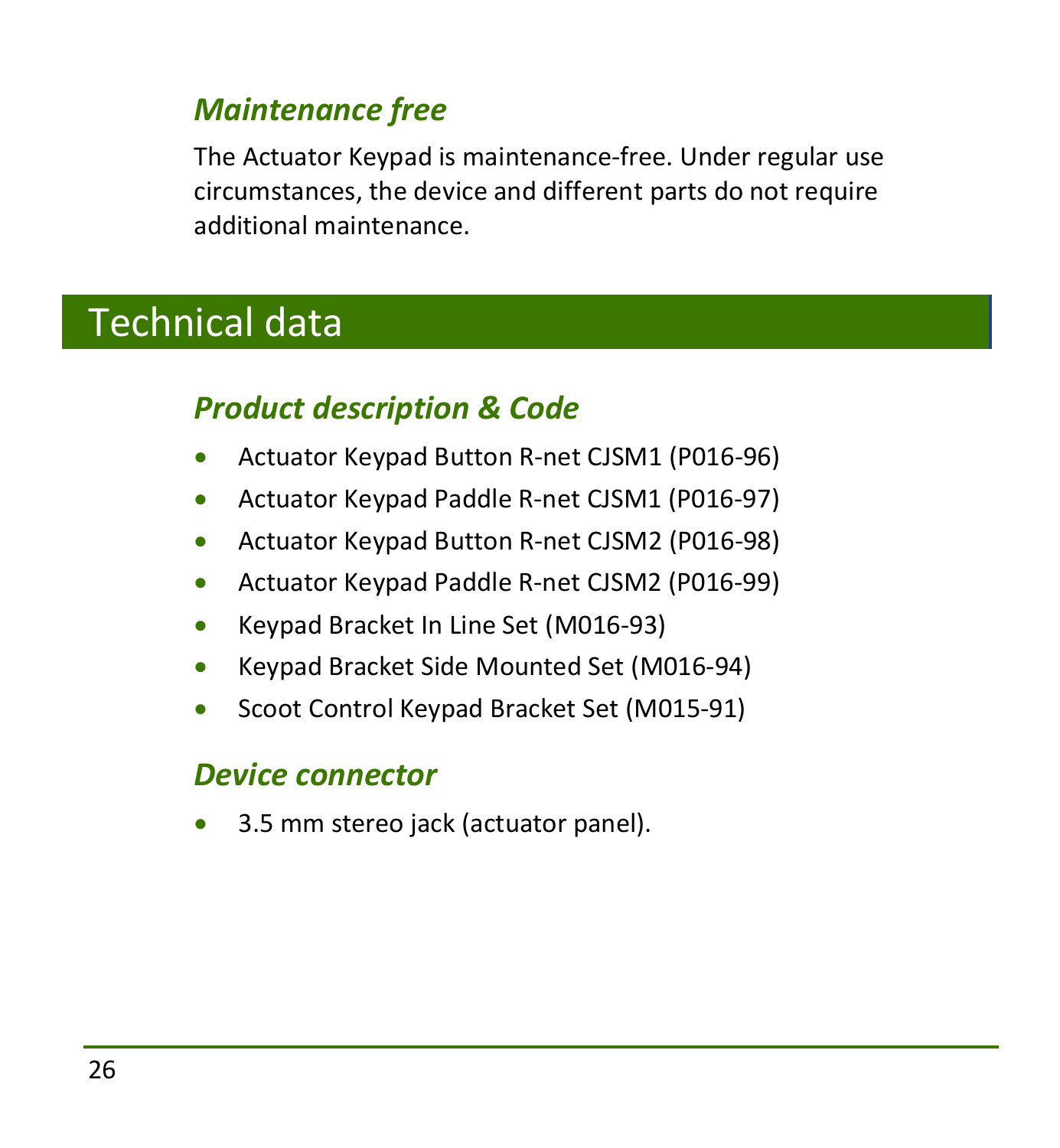# *Specifications*

| Factor                                 | Specification                                                  |
|----------------------------------------|----------------------------------------------------------------|
| Electrical Connection                  | Curtiss-Wright R-net Compatible Mode Jack<br>Connection        |
|                                        |                                                                |
| <b>Resistor Value</b>                  | CJSM1 169E / CJSM2 34E                                         |
| Cable Length                           | Pigtail 250 mm Jack Stereo male connector                      |
| <b>Operating Force Button</b>          | 180g (1.8N) / 6.35 oz                                          |
| Maximum Allowed Force<br><b>Button</b> | 800g (8N) / 28.22 oz                                           |
|                                        |                                                                |
| <b>Operating Force Paddle</b>          | 200g (2.0N) / 7.05 oz                                          |
| Maximum Allowed Force                  | 800g (8N) / 28.22 oz                                           |
| Paddle                                 |                                                                |
| Weight                                 | 80g / 2.82oz                                                   |
| <b>Size</b>                            | 89.7 x 55.5 x 20 mm / 3.53 x 2.19 x 0.79 in                    |
|                                        | (WxDxH)                                                        |
| Mounting                               | 2 * M4 (6mm / 0.24 in depth) (55mm / 2.17<br>in center/center) |